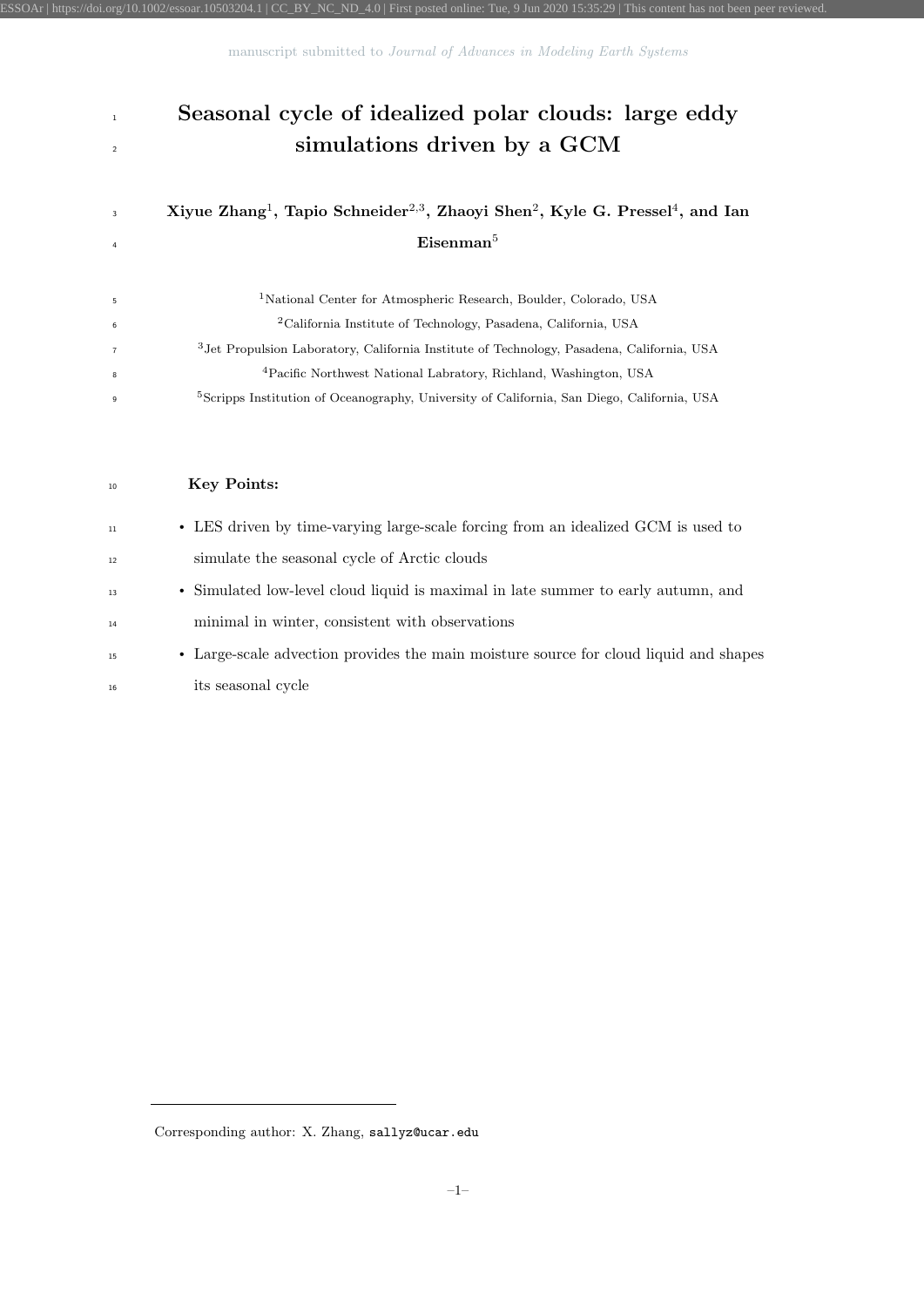#### 17 Abstract

 The uncertainty in polar cloud feedbacks calls for process understanding of the cloud re- sponse to climate warming. As an initial step, we investigate the seasonal cycle of po- lar clouds in the current climate by adopting a novel modeling framework using large eddy simulations (LES), which explicitly resolve cloud dynamics. Resolved horizontal and vertical advection of heat and moisture from an idealized GCM are prescribed as forcing in the LES. The LES are also forced with prescribed sea ice thickness, but sur- face temperature, atmospheric temperature, and moisture evolve freely without nudg- ing. A semigray radiative transfer scheme, without water vapor or cloud feedbacks, al- lows the GCM and LES to achieve closed energy budgets more easily than would be pos- sible with more complex schemes; this allows the mean states in the two models to be consistently compared, without the added complications from interaction with more com- prehensive radiation. We show that the LES closely follow the GCM seasonal cycle, and <sup>30</sup> the seasonal cycle of low clouds in the LES resembles observations: maximum cloud liq- uid occurs in late summer and early autumn, and winter clouds are dominated by ice in the upper troposphere. Large-scale advection of moisture provides the main source of water vapor for the liquid clouds in summer, while a temperature advection peak in winter makes the atmosphere relatively dry and reduces cloud condensate. The frame- work we develop and employ can be used broadly for studying cloud processes and the response of polar clouds to climate warming.

### Plain Language Summary

 The polar regions are changing rapidly. Clouds and their feedbacks remain uncer- tain due to small-scale unresolved processes in climate models, which contributes to un- certainties in polar climate projection. In order to understand the mechanisms that con- trol polar clouds, we focus on their seasonal cycle in the current climate. We adopt an idealized framework for driving high-resolution simulations by a global climate model. With minimal components represented, we find similar features between the simulated and observed polar clouds. In particular, liquid clouds reach maximum in summer, which coincides with the summer peak in moisture advection from lower latitudes. Therefore, projection of polar clouds will depend on future changes in heat and moisture advection. This framework will allow us to study the response of polar clouds to climate warming.

–2–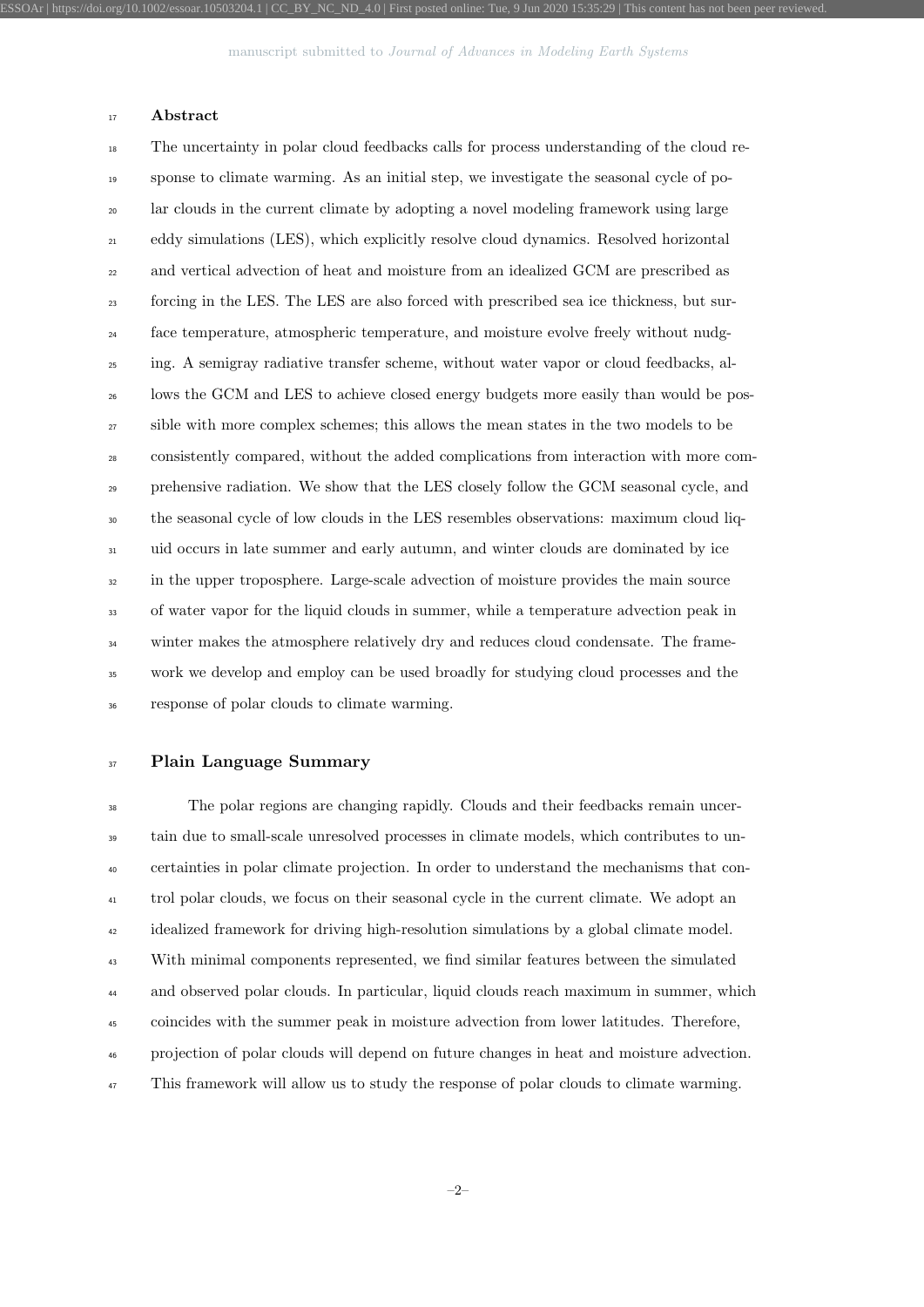ESSOAr | https://doi.org/10.1002/essoar.10503204.1 | CC\_BY\_NC\_ND\_4.0 | First posted online: Tue, 9 Jun 2020 15:35:29 | This content has not been peer reviewed.

#### 1 Introduction

 As the Arctic warms and sea ice cover declines, it is pressing to reduce the uncer- tainties associated with polar climate change. One of the processes that contributes to Arctic climate change is the cloud radiative feedback (Holland & Bitz, 2003; Vavrus, 2004; Graversen & Wang, 2009). Clouds, depending on their amount, phase composition (liq- uid and/or ice), and altitude have different radiative effects. Cloud feedbacks in polar regions differ from their frequently studied low-latitude counterparts because polar re- gions have little to no incoming shortwave radiation in winter, they generally have a high surface albedo from ice cover, and even low clouds in polar regions are often mixed-phase clouds. As a result, the net cloud radiative effect at the surface is positive. i.e., clouds warm the surface because their longwave radiative effect dominates, unlike in low lat- itudes, where their predominant effect is a cooling of the surface (Shupe & Intrieri, 2004). How this cloud radiative effect changes with climate, and thus feeds back onto climate change, importantly influences the trajectory of Arctic climate change, including the Arc- $\epsilon_2$  tic amplification of climate change (Pithan & Mauritsen, 2014; Kay et al., 2016).

 The polar regions are characterized by large insolation variations and hence dis- play a robust seasonal cycle. During the polar night, convergence of advective heat fluxes and surface turbulent heat fluxes become the dominant energy sources for the polar at- mosphere. By contrast, insolation is a dominant factor during the polar day. The mag- nitude of Arctic amplification in response to increased greenhouse gas concentrations also displays marked seasonality. Reanalysis and climate models show the largest surface warm- ing in winter (Serreze et al., 2009; Screen et al., 2012), when shortwave feedbacks, for example, from ice or clouds are weak or absent. Models suggest that a positive longwave  $\pi$  feedback from clouds contributes to the maximum winter warming (Bintanja & van der Linden, 2013; Laˆın´e et al., 2016; Yoshimori et al., 2014).

 Early studies of Arctic clouds were often limited by the scarcity of observations. However, they have laid the groundwork for characterizing Arctic clouds and their sea- sonal cycle. For instance, Beesley and Moritz (1999) attempted to explain the seasonal variability of Arctic low clouds using a single-column model. In the model, large-scale  $\pi$  forcing based on reanalysis for summer and winter produced a cloudy summer and a clear winter boundary layer (BL), which is consistent with the observed seasonal cycle of Arc-tic clouds. They also found that artificially shutting off surface evaporation in summer

–3–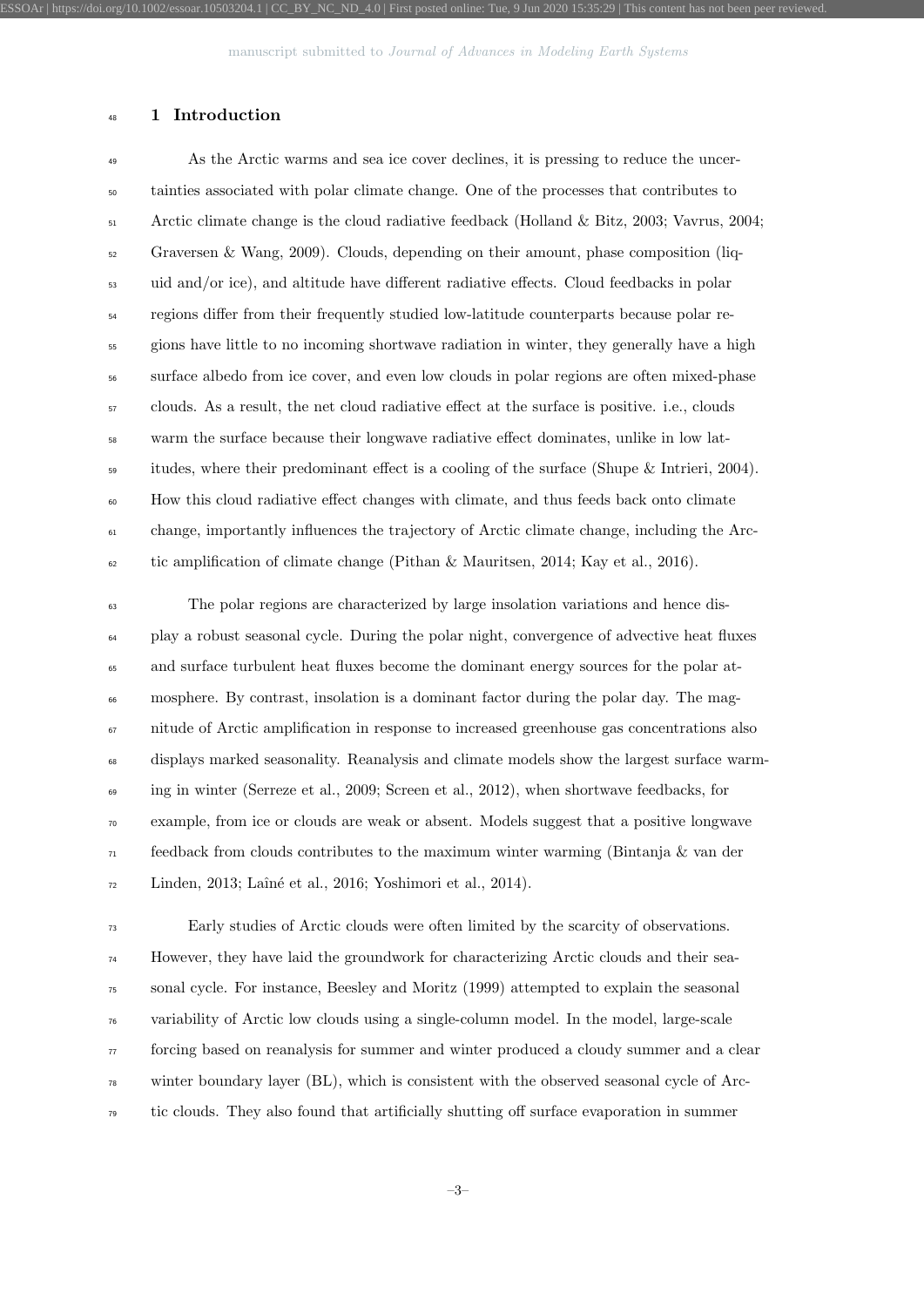does not eliminate low clouds. This suggests an important role for large-scale forcing in providing moisture and shaping the seasonal cycle of Arctic clouds. It is also essential to have the correct temperature dependency of cloud liquid and ice partitioning, as cloud ice crystals have a shorter residence time than liquid droplets.

 Advances in satellite observations over the past decade have provided unprecedented 3D coverage of clouds in polar regions. It is now known that liquid clouds persist through- out the year over the Arctic Ocean, and the low-level liquid-containing cloud fraction is <sup>87</sup> highest in summer and autumn. Ice-dominated clouds, on the other hand, show max- imum cloud fraction in the winter upper troposphere (Cesana et al., 2012). Consistently, liquid water path reaches its maximum in August–September and minimum in winter (Lenaerts et al., 2017). However, it remains challenging for GCMs to correctly simulate the present-day seasonal cycle of clouds in the Arctic (Karlsson & Svensson, 2013; Tay- lor et al., 2019; Kretzschmar et al., 2019; Lenaerts et al., 2017). Recently, Baek et al. (2019) have shown that improved representation of atmospheric heat transport in a GCM al-leviates Arctic cloud biases in simulations.

 Most studies on polar cloud feedbacks have used GCMs. However, because GCMs rely on cloud and turbulence parameterizations that are often tuned to observations in low latitudes (Brient et al., 2016), the reliability of inferences about polar cloud feed- backs from GCMs is questionable. Here we adopt a complementary approach that uses high-resolution large eddy simulations (LES) to explicitly resolve clouds and turbulence in the polar troposphere. Although LES have been frequently used to study the Arctic boundary layer (Klein et al., 2009; Morrison et al., 2011; Ovchinnikov et al., 2014; Savre et al., 2015), they have been rarely used to simulate the entire Arctic troposphere. The challenge is that LES alone cannot support large-scale circulations because of their lim- ited domain size. We use output from a GCM to provide the large-scale forcing neces- sary to drive LES. The idea is similar to using GCM output or reanalysis to drive a single- column model (e.g., Dal Gesso & Neggers, 2018), but without relying on cloud param-eterizations.

 As a first step, we choose an idealized approach that only captures essential pro- cesses, including large-scale circulations, a closed surface energy budget, sea ice, and mixed- phase microphysics. Following Shen et al. (2020), we use a GCM with simple radiation and convection schemes but without clouds, to provide horizontal and vertical advection

–4–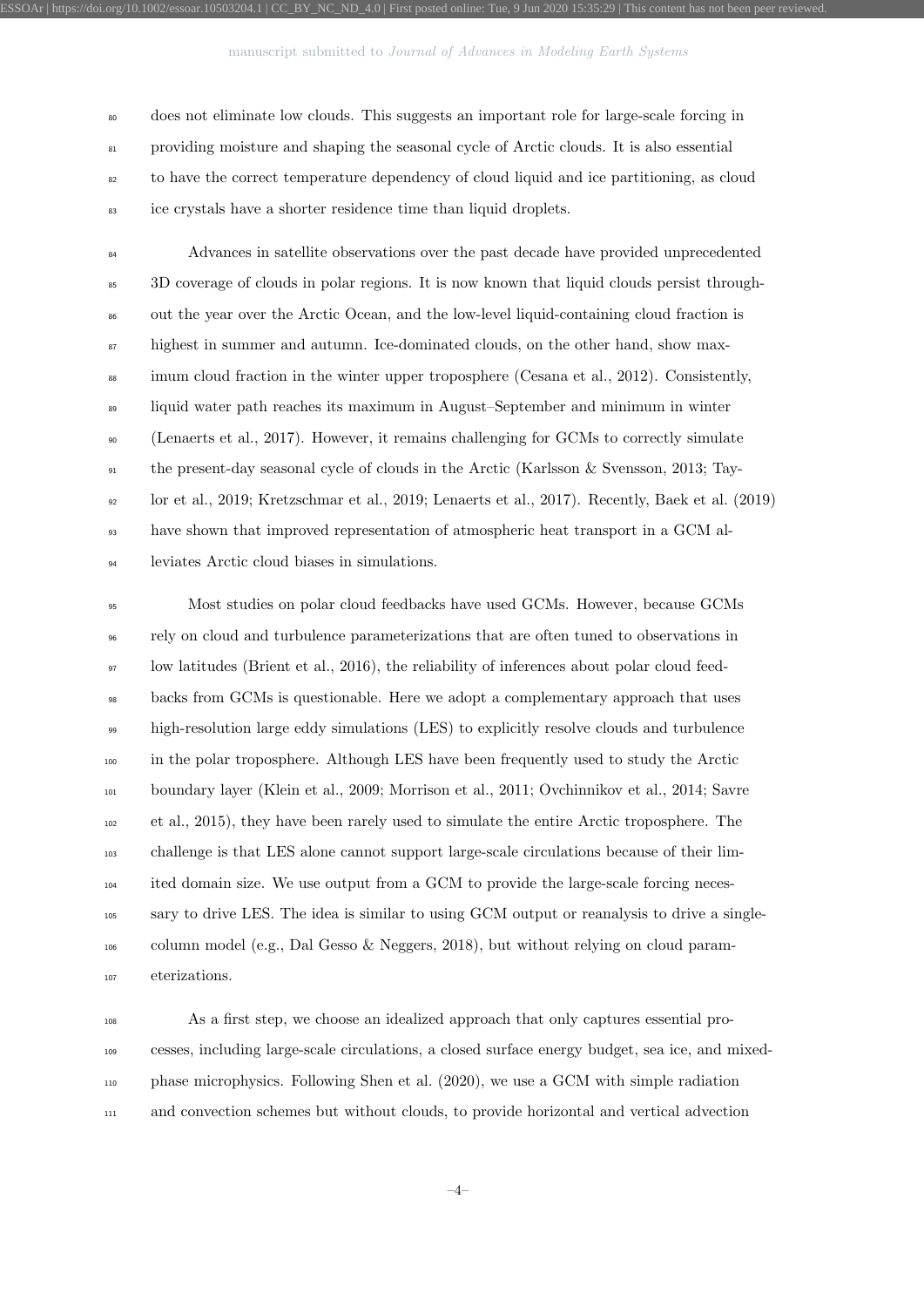

**Figure 1.** Liquid fraction  $\lambda(T)$  as a function of temperature T used in one-moment bulk microphysics scheme.

 of heat and moisture resolved by the GCM as forcing terms in the LES. Therefore, we can treat each LES as an idealized single GCM column, with turbulent fluxes resolved rather than being parameterized as in the GCM. The simplification in radiation allows the two models to achieve closed energy budgets easily so that they have energetically consistent, though not necessarily realistic, mean state climates. The LES can also pro- vide training data for developing and refining GCM parameterizations (Schneider et al., 2017; Shen et al., 2020).

 We address the following questions: Can we reproduce the obseved seasonal cycle of Arctic clouds with our approach? How is the seasonal cycle influenced by large-scale forcing and surface fluxes? In what follows we describe the modeling setup (section 2), followed by results (section 3), discussion (section 4), and conclusions (section 5).

123 2 Model Setup

#### 124 **2.1 GCM**

 We use an idealized moist GCM to simulate large-scale dynamics of an Earth-like atmosphere (Frierson et al., 2006, 2007; O'Gorman & Schneider, 2008). The GCM solves the hydrostatic primitive equation with T42 spectral resolution in the horizontal and 32 unevenly spaced vertical sigma levels. The lower boundary of the GCM is a 5-m thick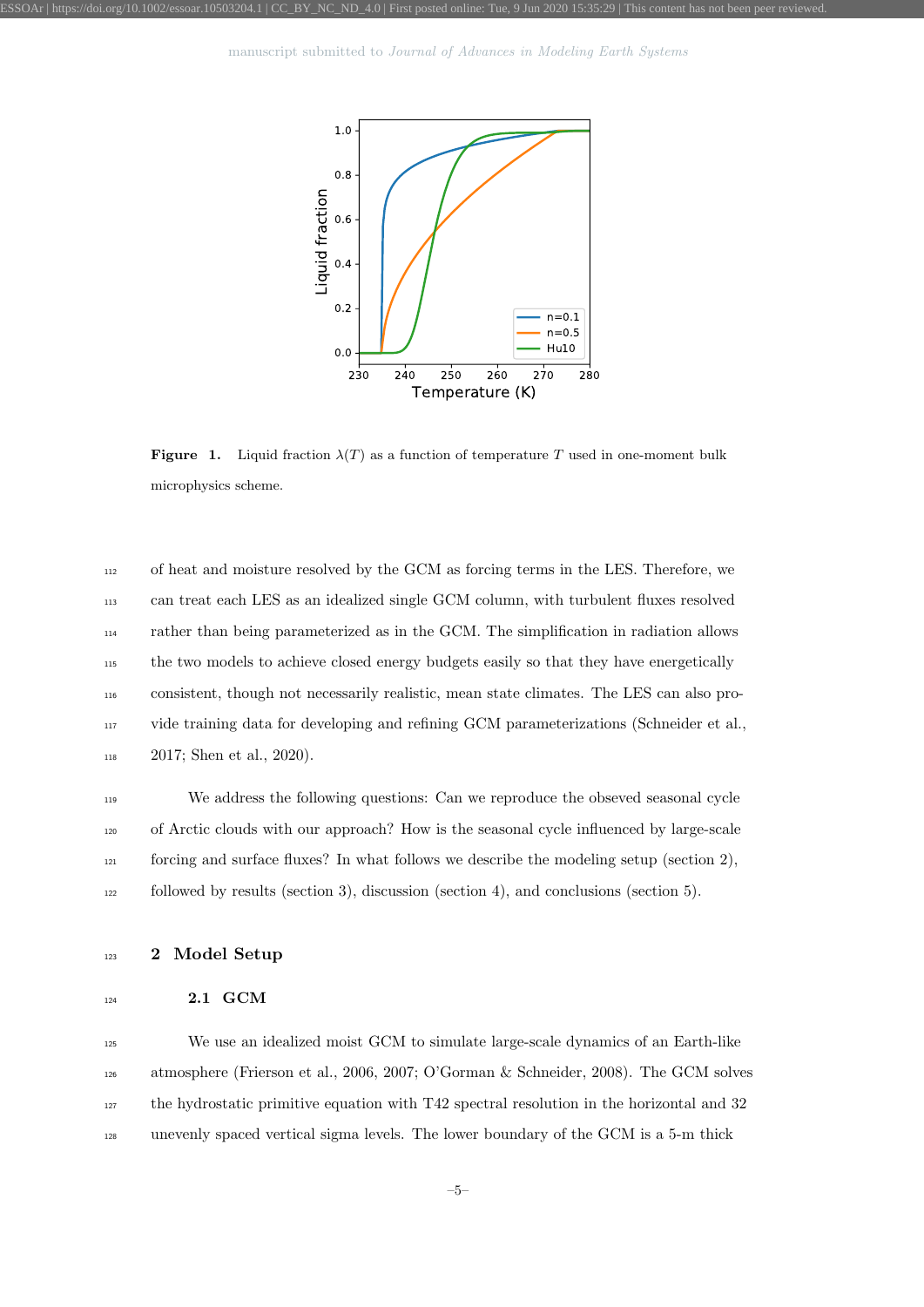mixed-layer ocean, and the surface energy budget is closed so that evaporation changes are constrained energetically by changes in other surface energy fluxes. Clouds are not represented in the GCM. Any grid-scale supersaturation is removed immediately to pre- cipitation, and there is no reevaporation of condensate. The GCM uses a gray radiation scheme with prescribed longwave optical thickness. The longwave optical thickness does not vary with water vapor content of the atmosphere, likewise for the shortwave radi- ation. Therefore, the GCM does not capture water vapor nor cloud feedbacks. The de- fault surface albedo in the aquaplanet configuration is 0.38, but in our case, it also de- pends on the presence of sea ice. We set the surface albedo to 0.3 for open water, and to 0.5 for sea ice. The surface roughness length is set to  $5 \times 10^{-3}$  m for momentum, and <sup>139</sup> to  $1 \times 10^{-3}$  m for scalars.

 One modification of the GCM specific to the current study is the saturation va- por pressure calculation. In order to obtain consistent thermodynamics, especially at low temperatures, we implemented a look-up table in the GCM to get saturation vapor pres- sure and its temperature derivatives, instead of using the default formulation in O'Gorman and Schneider (2008). The look-up table is obtained by integrating the Clausius-Clapeyron equation with specific latent heats that depend on temperature (see Equation (1) below). At GCM runtime, the values are determined by linearly interpolating the closest look- up table values. This treatment of saturation vapor pressure is consistent with the LES used in this study (Pressel et al., 2015).

 $\mu_{149}$  We run the GCM with an obliquity of  $23.5^{\circ}$ , zero orbital eccentricity, and a sea- sonal cycle that has a period of 200 days per year. The seasonal cycle is shortened in or- der to reduce the computational cost of the LES simulations. We refer to the four sea- sons as the corresponding 50-day averages (e.g., spring is the first 50 days, summer is 153 day 51–100, etc.). We set the longwave optical thicknesses at the equator to  $\tau_e = 7.2$ 154 and at the pole to  $\tau_p = 1.8$ . We run the GCM for 11 years into an approximate sta-tistical equilibrium and use the last year to provide forcing for the LES.

2.2 LES

 We work with the Python Cloud Large Eddy Simulation code (PyCLES) (Pressel et al., 2015). The model uses an anelastic framework, and it ensures closed total water 159 specific humidity  $q_t$  and specific entropy s budgets. PyCLES has been used successfully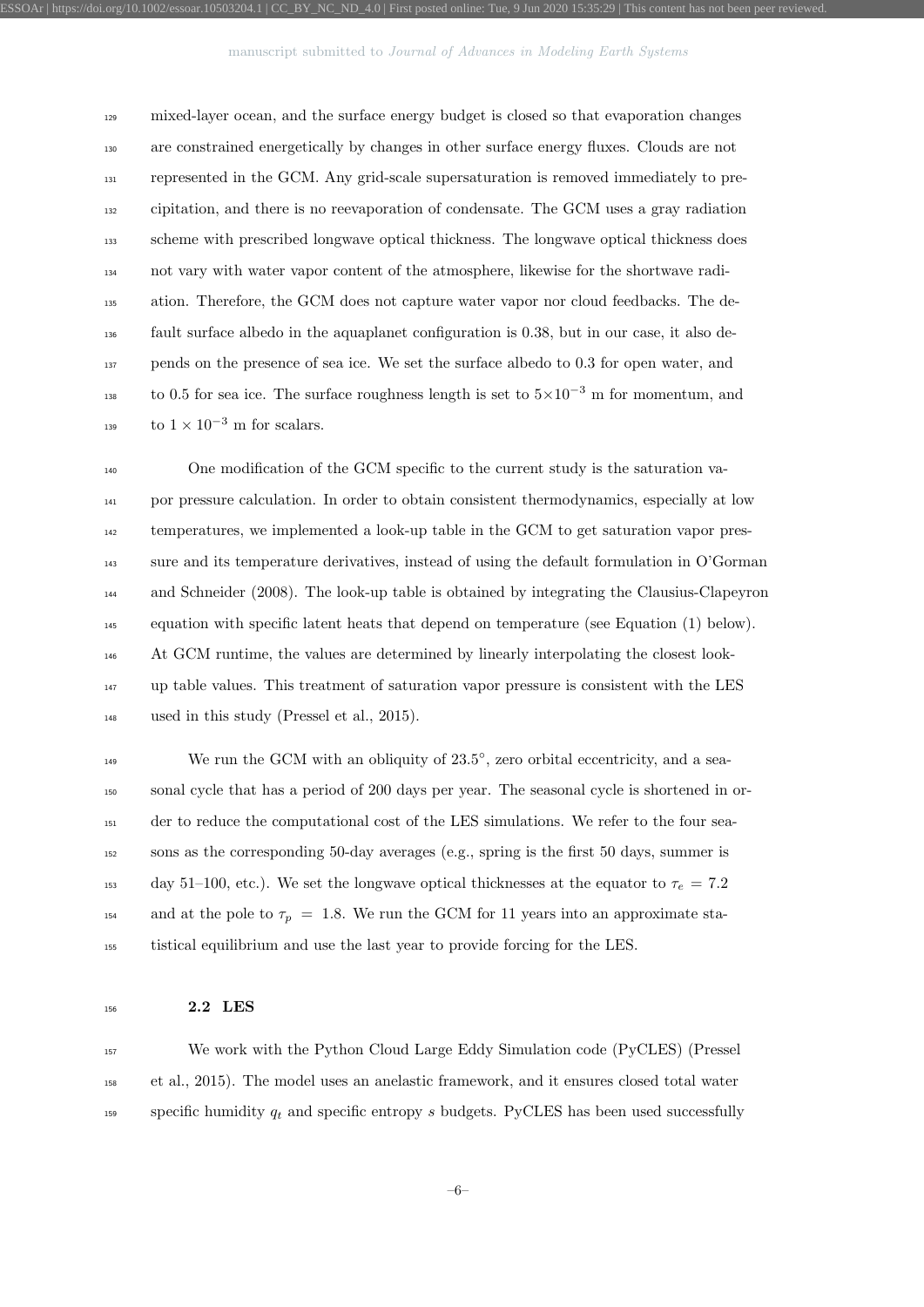<sup>160</sup> to simulate subtropical marine BL clouds (Tan et al., 2016, 2017; Pressel et al., 2017; 161 Schneider et al., 2019) and deep convective clouds (Shen et al., 2020).

ESSOAr | https://doi.org/10.1002/essoar.10503204.1 | CC\_BY\_NC\_ND\_4.0 | First posted online: Tue, 9 Jun 2020 15:35:29 | This content has not been peer reviewed.

 We use a one-moment mixed-phase microphysics scheme that follows Kaul et al. (2015) and solves prognostic equations for snow and rain water specific humidity sep- arately. Cloud condensates are diagnosed through a saturation adjustment procedure  $\frac{1}{165}$  from  $q_t$ . To partition the total condensate (saturation excess) between liquid and ice, we use a phase partition function that depends on temperature T alone

$$
\lambda(T) = \begin{cases}\n0 & \text{for } T < T_{\text{cold}}, \\
\left(\frac{T - T_{\text{cold}}}{T_{\text{warm}} - T_{\text{cold}}}\right)^n & \text{for } T_{\text{cold}} \le T \le T_{\text{warm}}, \\
1 & \text{for } T_{\text{warm}} < T,\n\end{cases}
$$
\n(1)

<sup>168</sup> where  $T_{\text{warm}} = 273$  K and  $T_{\text{cold}} = 235$  K are the threshold temperatures for homoge-169 neous melting and freezing (Kaul et al., 2015). The exponent n in the liquid fraction  $\lambda$  is taken to be 0.5 (instead of 0.1, a typically used value for Arctic stratocumulus, see Kaul et al. (2015)). The corresponding liquid fraction is shown in Figure 1. Also plotted for comparison is the observationally-derived curve from Hu et al. (2010). Using the latter does not change the simulated seasonal cycle of clouds qualitatively, as will be discussed in section 4.3.

 Because the simulations are not limited to Arctic boundary layer clouds, we mod- ified several processes in the microphysics scheme to be applicable to tropospheric clouds. <sub>177</sub> The slope parameter of the particle slope distribution function (PSDF) for snow uses the default formulation in Grabowski (1998) instead of the empirical expression in Morrison et al. (2011) (see also Appendix A in Kaul et al. (2015)). The intercept parameter of the snow PSDF follows the expression in Sekhon and Srivastava (1970).

 The LES uses the same gray radiation scheme as the GCM. Because the LES ref- erence pressure can differ substantially from the GCM pressure at the same altitude, we use the GCM pressure and air density to calculate the radiative tendency in the LES. All LES simulations were conducted with a horizontal resolution of 400 m and a verti- cal resolution that varies from 74 m near the surface to 420 m at the domain top. The three-dimensional LES domain is 25.6 km wide and 18 km high. A sponge layer of 6 km at the top of the domain is implemented to damp the velocity and scalar fluctuations toward the domain-mean values. Simulated clouds below 10 km are insensitive to the sponge layer depth. Therefore, we focus on the representation of the bottom 10 km of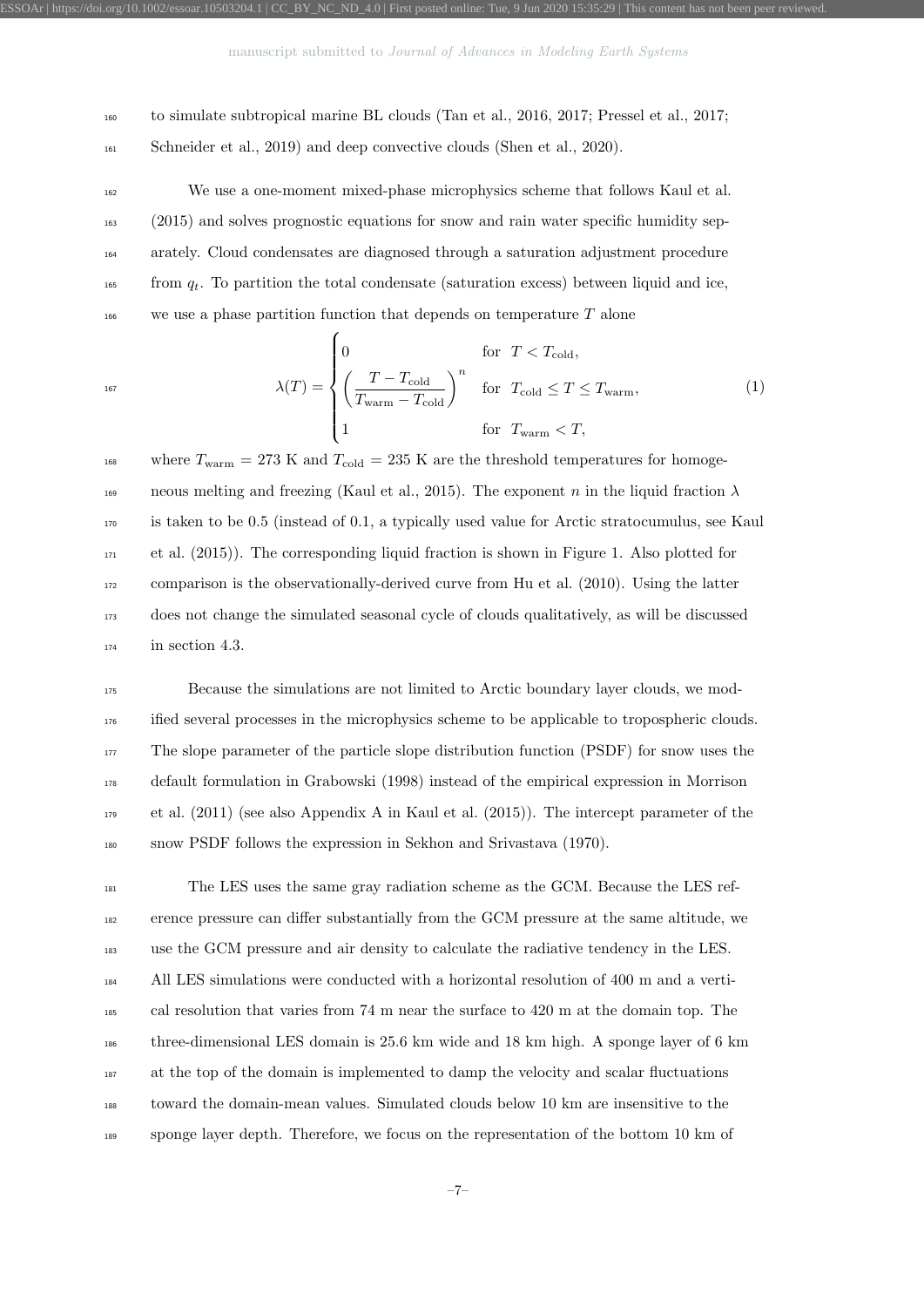<sup>190</sup> the model domain. Like the idealized GCM, the lower boundary of LES is a 5-m thick

ESSOAr | https://doi.org/10.1002/essoar.10503204.1 | CC\_BY\_NC\_ND\_4.0 | First posted online: Tue, 9 Jun 2020 15:35:29 | This content has not been peer reviewed.

<sup>191</sup> mixed-layer ocean with closed surface energy budget.

<sup>192</sup> 2.3 Sea Ice Model

 We implemented a thermodynamic sea ice model similar to the Semtner (1976) "zero layer" model. This model was initially developed for a GCM, but we now have imple- mented in the LES too; however, we prescribe ice thickness in the LES using the GCM output (see Section 2.5). This treatment approximates the specific heat of the ice to be negligible, which implies that the temperature profile within the sea ice remains linear. The present model differs from Semtner (1976) in that for simplicity the freshwater value 199 for the freezing point,  $T_m = 273.16$  K, is used at the surface and base of the ice, and a constant latent heat of fusion of ice of  $L_i = 3.0 \times 10^8$  J m<sup>-3</sup> is adopted. Sea ice grows at the base in winter, and ablation occurs at both the surface and the base in summer. There is no surface snow layer and no horizontal sea ice motion.

<sup>203</sup> Where the surface is ice covered  $(h_i > 0)$ , the sea ice thickness evolves according

- <sup>204</sup> to
- $L_{\rm i} \frac{dh_{\rm i}}{dt} = F_{\rm atm} F_{\rm base}.$  (2)

<sup>206</sup> Here the flux exchange between surface and atmosphere  $F_{\text{atm}}$  includes radiation and tur-207 bulent sensible and latent heat fluxes  $(F_{\text{rad}}, F_{\text{SH}}, \text{ and } F_{\text{LH}})$ , respectively), defined to be <sup>208</sup> positive upward,

$$
F_{\text{atm}} = F_{\text{rad}} + F_{\text{SH}} + F_{\text{LH}}.\tag{3}
$$

210 The basal heat flux  $F_{\text{base}}$  from the ocean mixed layer into the ice is taken to depend lin-<sup>211</sup> early on the temperature gradient between the mixed layer (at  $T<sub>ml</sub>$ ) and the ice base (at <sup>212</sup> the melting temperature  $T_{\text{m}}$ ),

$$
F_{\text{base}} = F_0 (T_{\text{ml}} - T_{\text{m}}),
$$

<sup>214</sup> using the coefficient  $F_0 = 120 \text{ W m}^{-2} \text{ K}^{-1}$  as in Eisenman (2007). The surface tem-215 perature of the ice  $T_s$  is determined implicitly by a balance between the surface flux  $F_{\text{atm}}$ <sup>216</sup> (which is a function of  $T_s$ ) and the conductive heat flux through ice,

$$
F_{\rm atm} = k_{\rm i} \frac{T_{\rm m} - T_{\rm s}}{h_{\rm i}},
$$

<sup>218</sup> except where this gives  $T_s > T_m$ , in which case instead we set

$$
T_{\rm s}=T_{\rm m},
$$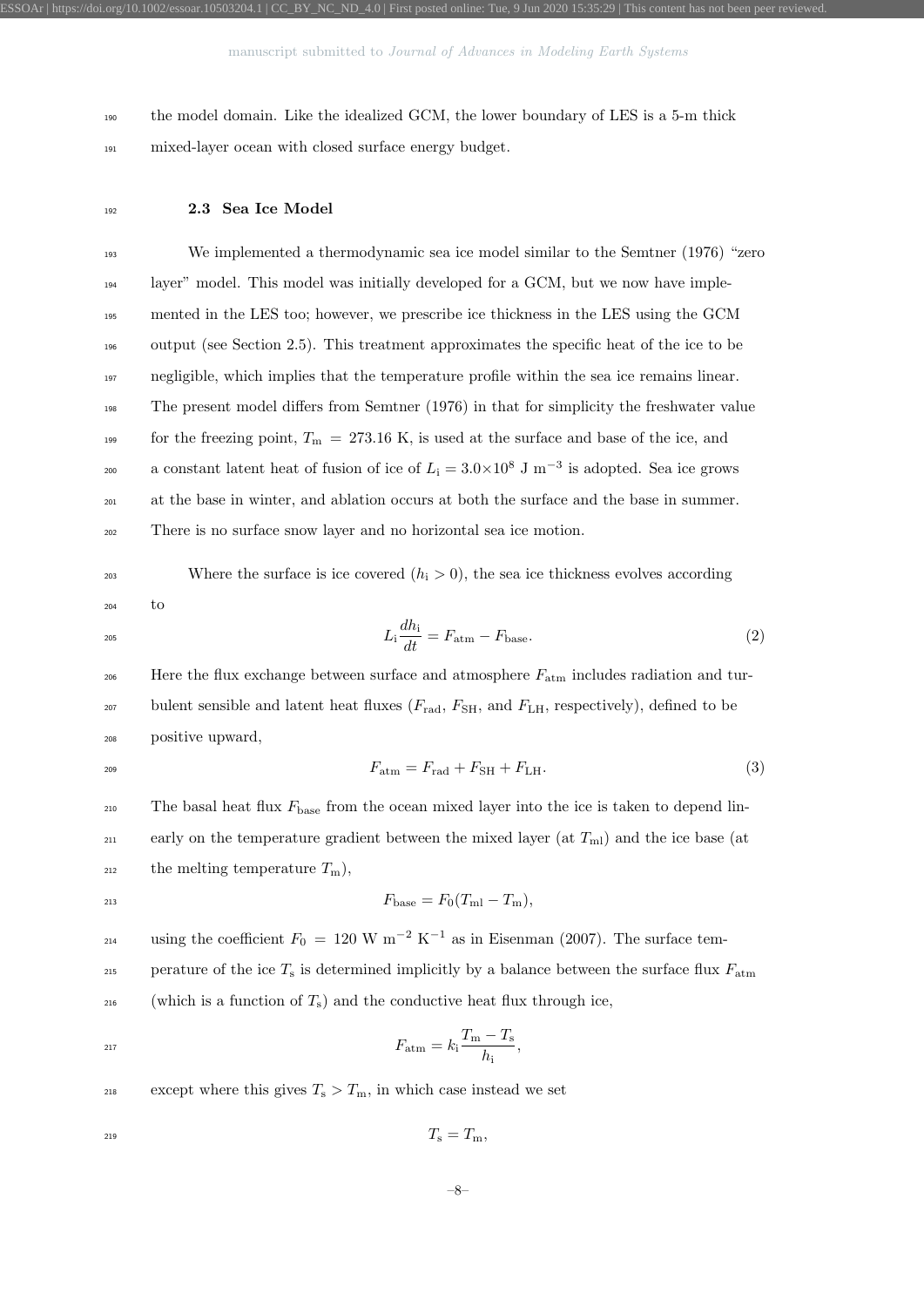<sup>220</sup> representing surface melt (Eisenman & Wettlaufer, 2009).

 $T_{\text{m1}}$  is determined by The ocean mixed-layer temperature  $T_{\text{m1}}$  is determined by

$$
\rho_{\rm w} c_{\rm w} h_{\rm ml} \frac{dT_{\rm ml}}{dt} = -F_{\rm atm} \tag{4}
$$

<sup>223</sup> under ice-free conditions and

$$
\rho_{\rm w} c_{\rm w} h_{\rm ml} \frac{dT_{\rm ml}}{dt} = -F_{\rm base} \tag{5}
$$

<sup>225</sup> where ice is present. Here  $\rho_w$  is the density of water,  $c_w$  is the specific heat of water, and  $h_{\text{ml}}$  is the constant ocean mixed-layer thickness. The representations of the surface fluxes  $227$  ( $F_{\text{rad}}$ ,  $F_{\text{SH}}$ , and  $F_{\text{LH}}$ ) do not explicitly depend on whether the surface is ice-covered or <sup>228</sup> ice-free, although they do depend on the surface temperature.

<sup>229</sup> The transition from ice-free to ice-covered conditions happens when  $T<sub>ml</sub>$  cools be- $230$  low  $T_m$  during a GCM time step, in which case frazil ice growth is represented by set-<sup>231</sup> ting  $T_{\text{ml}} = T_{\text{m}}$  and assigning a positive value to  $h_i$  equal to this change in  $T_{\text{ml}}$  scaled by  $L_i$ . Similarly, a transition from ice-covered to ice-free conditions occurs when  $h_i$  reaches zero, at which point any additional net energy flux warms  $T_{\text{ml}}$ .

<sup>234</sup> Note that because there is no lateral ocean energy flux ("Q flux") in the present 235 setup,  $T_{\text{ml}}$  remains at  $T_{\text{m}}$  where ice is present, causing  $F_{\text{base}} = 0$ .

#### <sup>236</sup> 2.4 Large-Scale Forcing

 In order to include large-scale dynamics in the limited-domain of LES, we use time- varying large-scale fluxes simulated by the GCM. The details of the forcing framework are described in Shen et al. (2020). In summary, we use LES to simulate a single grid column of a GCM, but with processes that are parameterized in the GCM (e.g., convec- tion, condensation, and boundary layer turbulence) resolved in the LES. The forcing terms include horizontal and vertical advection of temperature and specific humidity, as well as temperature tendencies due to numerical damping and spectral filtering in the GCM.

 A major distinction between our forcing framework and that of Shen et al. (2020) is the time-varying forcing. Instead of using the long-time mean tendencies, we use the instantaneous tendencies from the GCM, updated every 6 hours. Therefore, the hori-<sup>247</sup> zontal advective  $q_t$  source term  $S_{\text{hadv}}$  becomes

$$
S_{\text{hadv}} = -\tilde{u}\partial_x \tilde{q}_t - \tilde{v}\partial_y \tilde{q}_t,\tag{6}
$$

–9–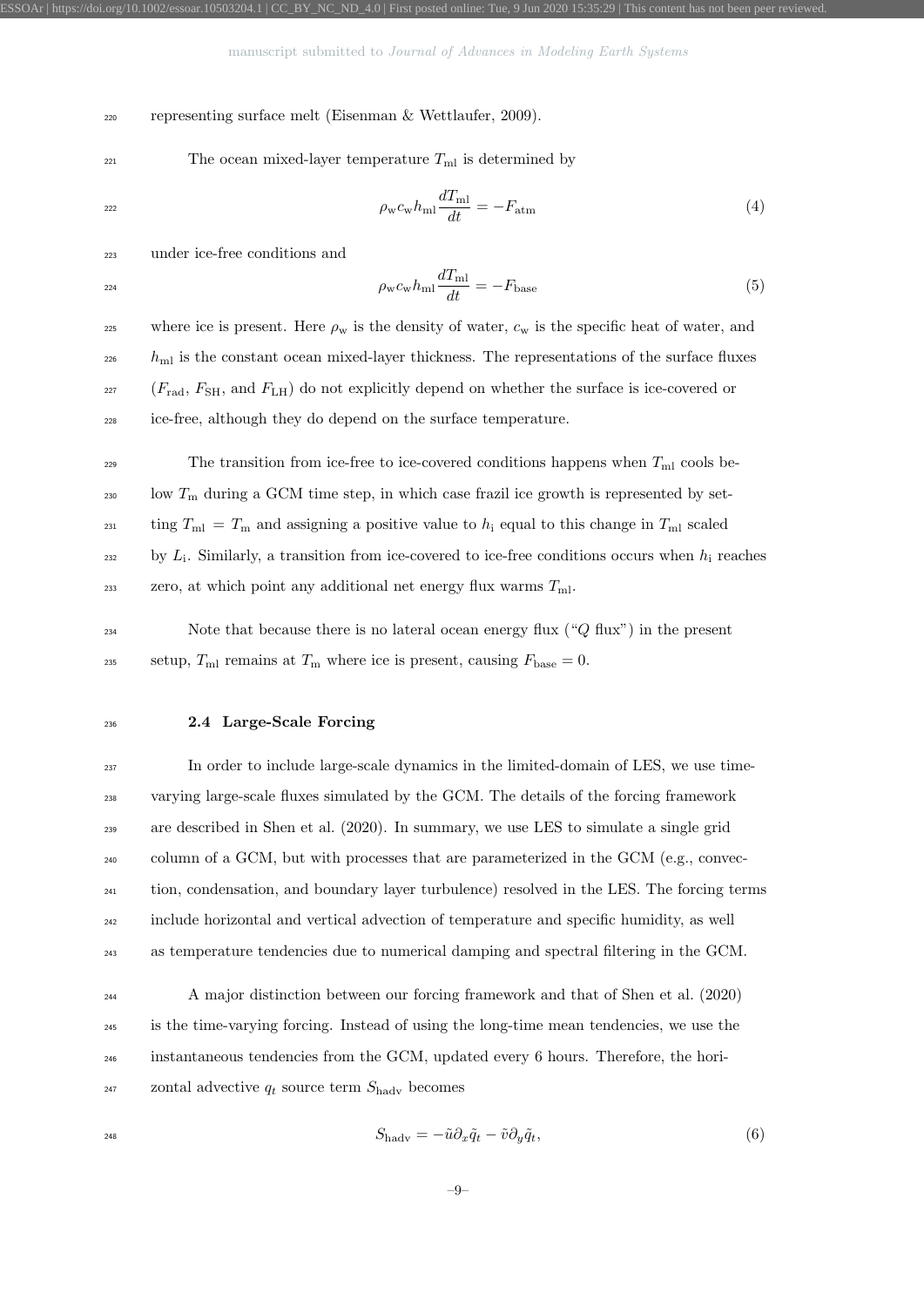

Figure 2. Schematics of the surface boundary conditions. In the GCM, the sea ice specific heat is taken to be zero, so that the temperature profile within the ice is linear.

249 and the vertical advective  $q_t$  source term  $S_{\text{vadv}}$  becomes

$$
S_{\text{vadv}} = -\tilde{w}\partial_z q_t. \tag{7}
$$

 $\tilde{\text{C}}$  251 Tildes  $\tilde{(.)}$  denote variables resolved on the GCM grid.

 $252$  Like for the specific humidity, the horizontal advective temperature tendency  $J_{\text{hadv}}$ <sup>253</sup> is taken directly from the GCM,

$$
J_{\text{hadv}} = -\tilde{u}\partial_x \tilde{T} - \tilde{v}\partial_y \tilde{T},\tag{8}
$$

 $_{255}$  and the vertical advective temperature tendency  $J_{\text{vadv}}$  becomes

$$
J_{\text{vadv}} = -\tilde{w}\partial_z T - \tilde{w}\frac{g}{c_p},\tag{9}
$$

<sup>257</sup> where g is the gravitational acceleration, and  $c_p$  is the specific heat of dry air. The source

 $t_{258}$  terms (6) and (7) are included in the prognostic equation for  $q_t$ , and the source terms

 $259$  (6)–(9) are included in the prognostic equation for s (Shen et al., 2020).

 $260$  For horizontal momentum forcing  $(u \text{ and } v)$ , we impose the GCM-resolved hori-<sup>261</sup> zontal momentum tendencies on the LES momentum equations. This also differs from <sup>262</sup> Shen et al. (2020), where the GCM large-scale pressure gradient is imposed.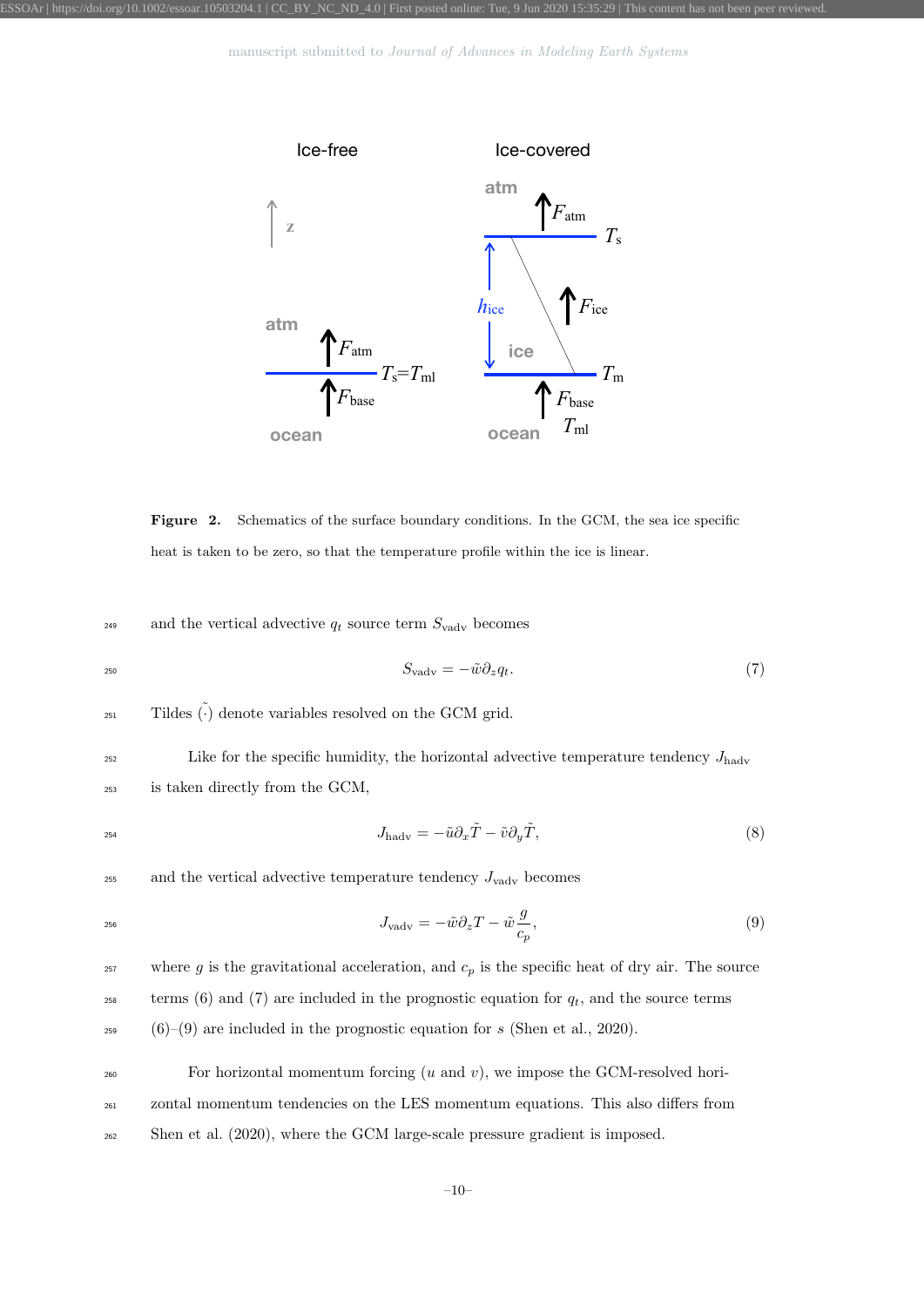$T<sub>263</sub>$  The forcing fields are taken from GCM grid boxes closest to  $70^{\circ}$ N. This has more relevance for the Arctic Ocean, given the aquaplanet nature of the idealized GCM. To include synoptic-scale variability, we choose four grid points  $(0^{\circ}, 90^{\circ}, 180^{\circ}, \text{ and } 270^{\circ} \text{ lon-}$  gitude) instead of using zonal-mean fields from the GCM. The results we present are av- erages of the 4 simulated locations, which are statistically identical. We call this aver-age the ensemble mean.

ESSOAr | https://doi.org/10.1002/essoar.10503204.1 | CC\_BY\_NC\_ND\_4.0 | First posted online: Tue, 9 Jun 2020 15:35:29 | This content has not been peer reviewed.

#### 2.5 Surface Forcing

 To have consistent surface states, we prescribe sea ice thickness in PyCLES from GCM output, updated every 6 hours. This ensures consistent bottom boundary condi- tions in the GCM and LES, and it indirectly constrains the turbulent heat fluxes. Sur- face heat fluxes and temperatures are calculated interactively in the LES, thus slight dif- ferences are present between the LES and GCM. We have tested directly prescribing sur- face turbulent heat fluxes instead of sea ice thickness, which lead to unreasonable air tem- peratures in the LES near the surface. We find that prescribing sea ice thickness is a good compromise to obtain comparable surface conditions in the GCM and LES.

3 Results

#### 3.1 Seasonal Cycle

 The high-frequency forcing introduces a large amount of variability in the LES sim- ulations. For better visualization, we apply a 10-day lowpass 5th order Butterworth fil- ter to smooth the 6-hourly LES output. Figure 3 shows the seasonal cycle of the sur- face state and cloud condensates from the GCM-forced LES. Also shown is the insola- tion forcing at TOA, which corresponds well with the increase of surface temperature  $T<sub>s</sub>$  from mid winter to mid spring when ice thickness reaches its maximum of 1.4 m (Fig-<sup>286</sup> ure 3a and 3b). As  $T_s$  reaches the melting temperature, all shortwave forcing is used to melt the sea ice, and the ice thickness declines into summer. Then  $T_s$  increases again above the melting temperature, but quickly decreases as insolation declines and sea ice thick- ens into winter. Overall, there is a good agreement between LES and GCM  $T_s$ , with the largest difference of 5 K in winter. The variation of surface temperature is about 30 K, 291 which is within the observed range  $(26-36 \text{ K})$  of the annual variation of monthly-mean near-surface temperatures in the Arctic (Persson, 2002).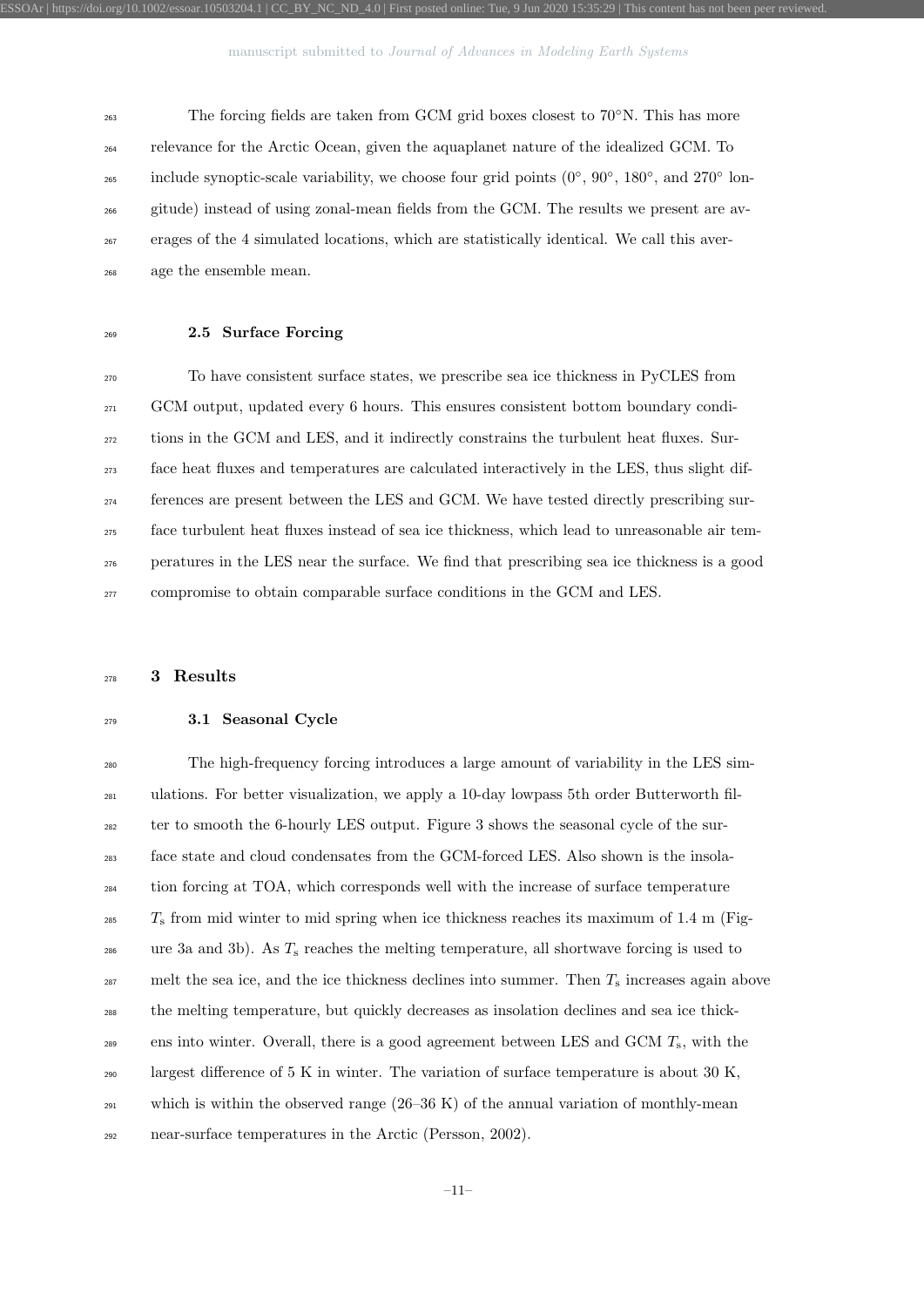

Figure 3. LES ensemble-mean seasonal cycle of domain-mean (a) surface temperature and TOA shortwave radiative flux, (b) sea ice thickness, and (c) cloud condensate profiles (filled colors for liquid water, contours for ice). GCM surface temperature is shown as the thin black line. Data are smoothed by a 10-day lowpass filter.

 The maximum cloud liquid is found within the boundary layer during summer and autumn, when the surface temperature  $T_s$  is high and ice thickness  $h_i$  is low (Figure 3c). This is also when cloud liquid reaches the highest vertical extent at about 8 km. Cloud liquid is present throughout spring, but with lower vertical extent, and it becomes in- termittent during winter. Cloud ice, on the other hand, has its maximum in winter in the upper troposphere, and it is present throughout the year. The general pattern of the seasonal cycle of clouds resembles that of the observed Arctic Ocean cloud fraction (Cesana et al., 2012): the maximum liquid cloud fraction is found in summer and early autumn, though lower liquid cloud amount persists in winter in the lower troposphere; the high-est liquid cloud tops are also found during summer and early autumn, reaching 8 km.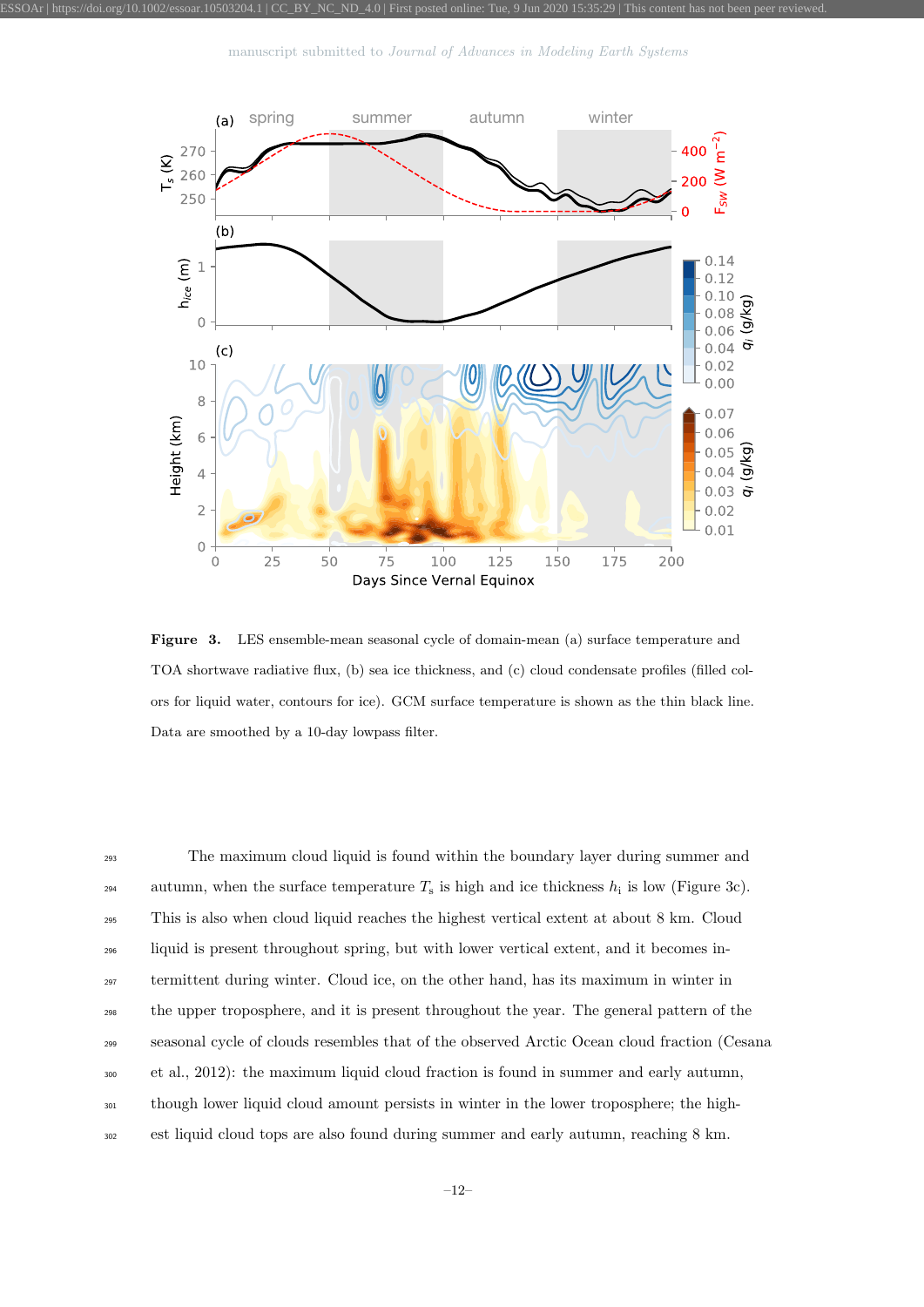

Figure 4. LES seasonal (50-day average) domain-mean profiles of (a) temperature, (b) total water specific humidity, (c) liquid water (solid) and rain (dashed) specific humidity, and (d) ice water (solid) and snow (dashed) specific humidity. Thin lines in (a) and (b) show the GCM values for comparison.

 The polar region experiences large seasonal variations in its thermodynamic pro- files, which is simulated by both the idealized GCM and the LES (Figure 4). In addi- tion to the large differences in the temperature magnitudes across the seasons, the static stability also differs substantially (Figure 4a). Although there is no temperature inver- sion in the boundary layer, the lower troposphere is more stable in autumn and winter when insolation is weaker, and is more convective in spring and summer when insola- tion is stronger. The boundary layer is also moister in summer and spring, although in autumn the free troposphere is moister than in spring (Figure 4b).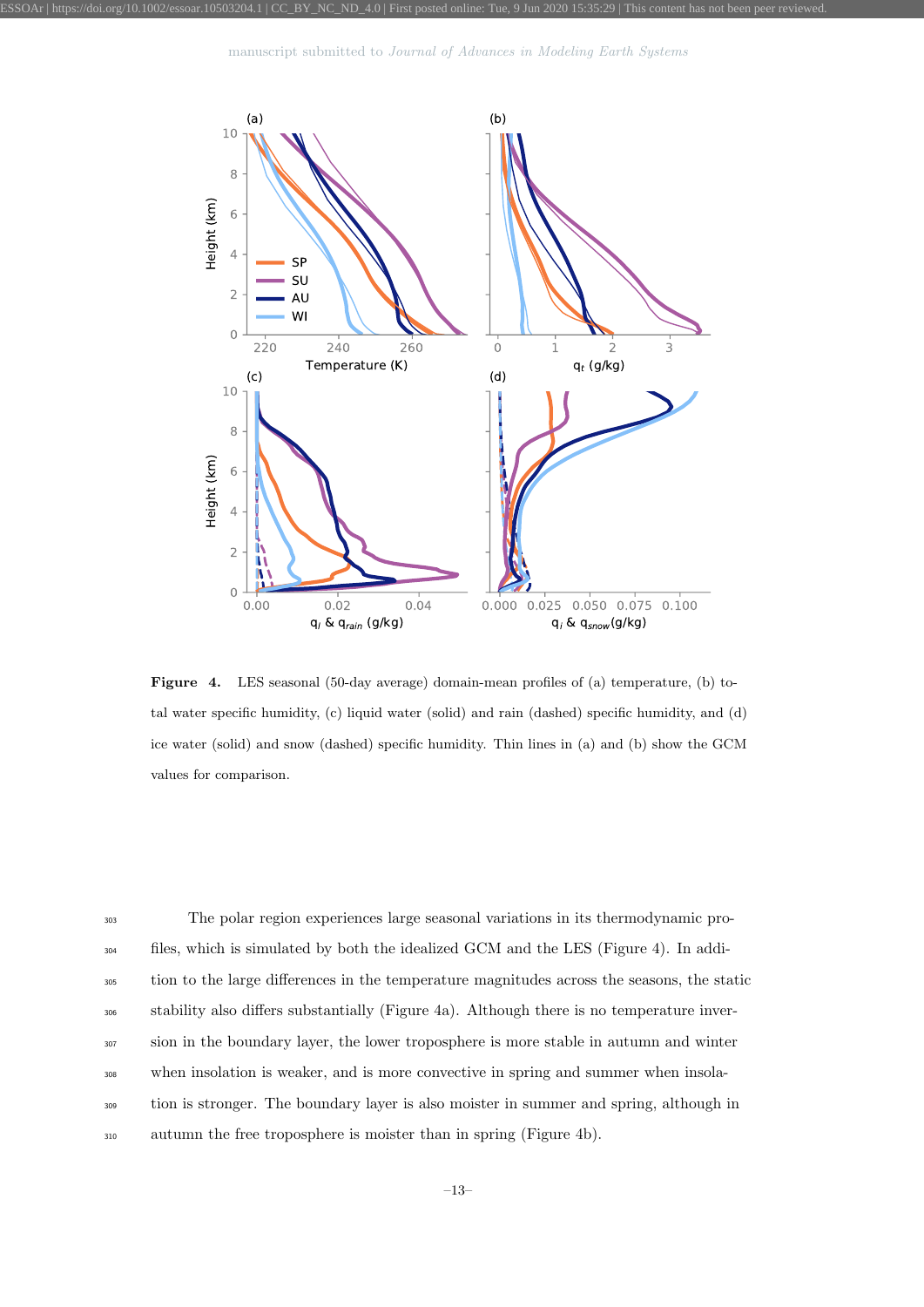ESSOAr | https://doi.org/10.1002/essoar.10503204.1 | CC\_BY\_NC\_ND\_4.0 | First posted online: Tue, 9 Jun 2020 15:35:29 | This content has not been peer reviewed.

<sup>311</sup> Cloud water profiles also display large seasonal variability. Liquid water specific  $\frac{312}{10}$  humidity  $q_l$  peaks in the lower troposphere below 2 km throughout the year. The  $q_l$  peak 313 in summer is five times the  $q_l$  peak in winter (Figure 4c). The  $q_l$  peak below 1 km in sum-<sup>314</sup> mer and autumn further indicates the presence of the stratiform layers (also apparent  $\frac{315}{1315}$  in Figure 3c). In contrast, ice water specific humidity  $q_i$  peaks in the upper troposphere, <sup>316</sup> and maximizes in winter (Figure 4d). Rain is negligible, but there is a significant amount  $_{317}$  of snow in the lower troposphere, with a magnitude that is comparable to  $q_l$ .

 Most of the clouds contain ice at higher altitudes, as seen in Figure 3c. Low clouds, on the other hand, are dominated by liquid except in winter. Ice clouds are mainly found  $\frac{320}{2}$  in the upper troposphere above the liquid-containing clouds. The  $q_i$  maximum is in the upper troposphere throughout the year, from 7 km in spring to 10 km in winter. Although <sup>322</sup> the  $q_i$  maximum is about twice the  $q_l$  maximum, the ice water concentration  $(q_i \rho_{air})$  max-<sup>323</sup> imum is much lower than the liquid water concentration. The dominant precipitating species in our simulations is snow. Most snow is found in spring and autumn, and the  $q_{\text{snow}}$  maximum is located at the base of the liquid stratiform layer, below 2 km. This is consistent with simulations of Arctic stratocumulus. It suggests that  $q_{\text{snow}}$  forms mostly from autoconversion of liquid water in the middle to lower troposphere, instead of from ice water in the upper troposphere.

 The seasonal cycle of condensed water paths integrated over the lower 10 km of the LES domain is shown in Figure 5. Cloud liquid water path (LWP) exhibits a seasonal <sup>331</sup> cycle with a maximum of 0.25 kg m<sup>-2</sup> in summer and a minimum of 0.03 kg m<sup>-2</sup> in win- ter (Figure 5a). Cloud ice water path (IWP) shows a shifted seasonal cycle that peaks 333 at  $0.25 \text{ kg m}^{-2}$  in winter (Figure 5b). Intuitively, LWP is the dominant cloud conden- sate in summer, while IWP dominates in winter, due to the temperature dependency of the liquid fraction shown by equation (1). The snow water path is nonzero throughout the year and exceeds the rain water path.

#### 337 3.2 Estimating Cloud Radiative Effects

<sup>338</sup> Although the gray radiation scheme does not allow cloud-radiation interactions in <sup>339</sup> either the GCM or the LES, one can use an offline radiative transfer model to estimate <sup>340</sup> the radiative effects of the clouds in the LES. To do so, we use the Rapid Radiative Trans-<sup>341</sup> form Model for GCMs (RRTMG) (Iacono et al., 2008). Domain-mean profiles of 6-hourly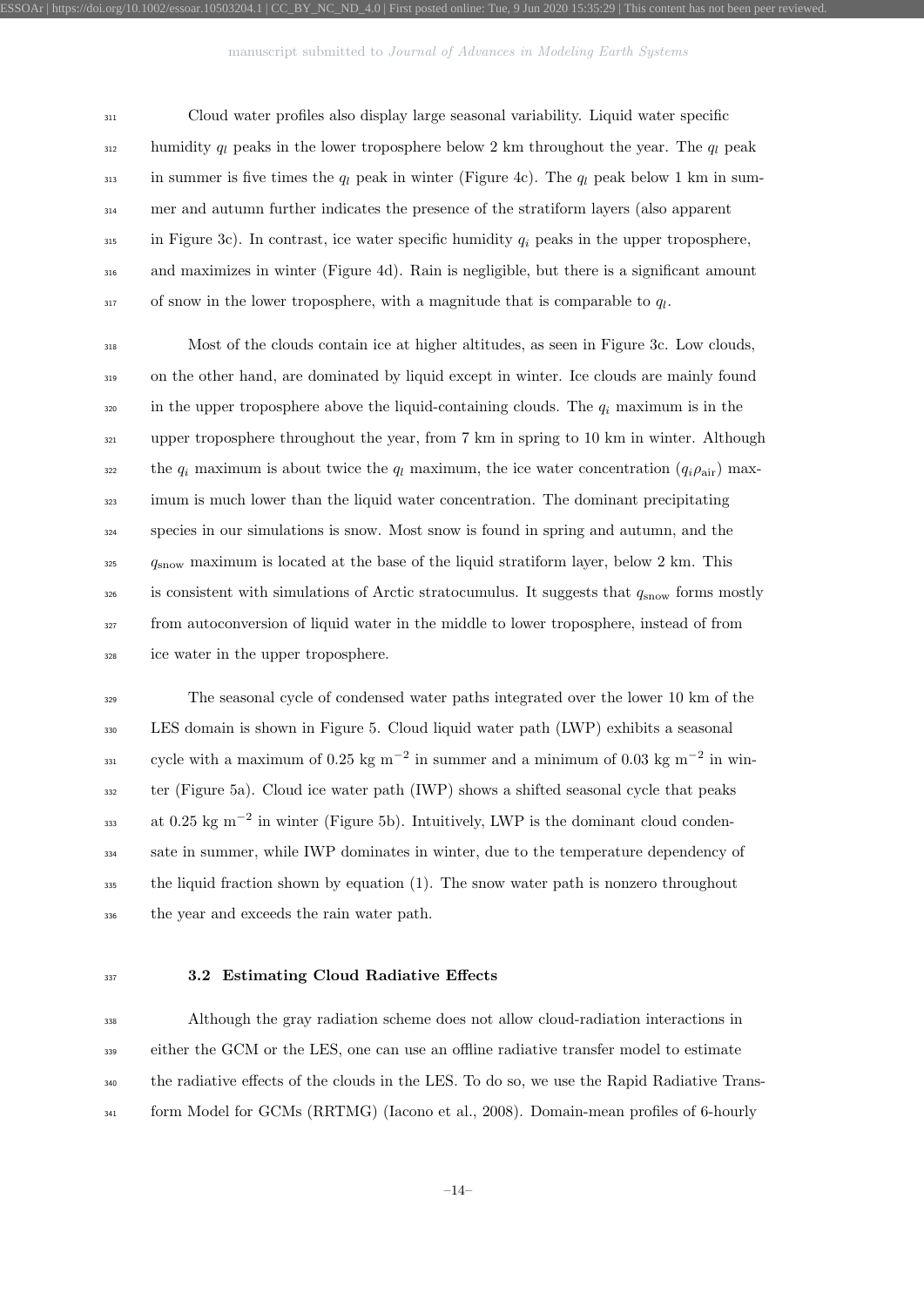

Figure 5. Seasonal cycle of ensemble-mean (a) liquid water path (solid) and rain water path (dashed), and (b) ice water path (solid) and snow water path (dashed). Data are smoothed by a 10-day lowpass filter.

<sup>342</sup> temperature, specific humidity, pressure, density, and cloud condensates are used as in-

<sup>343</sup> put fields for RRTMG. We define the longwave and shortwave cloud radiative effects (CREs) <sup>344</sup> as the difference between net all-sky fluxes and clear-sky fluxes, either at TOA or at the <sup>345</sup> surface:

$$
LWCRE = (LW_{\text{all-sky}}^{\downarrow} - LW_{\text{all-sky}}^{\uparrow}) - (LW_{\text{clear}}^{\downarrow} - LW_{\text{clear}}^{\uparrow}), \tag{10}
$$

$$
SWCRE = (SW_{all-sky}^{\downarrow} - SW_{all-sky}^{\uparrow}) - (SW_{clear}^{\downarrow} - SW_{clear}^{\uparrow}), \tag{11}
$$

348<br>349

$$
CRE = LWCRE + SWCRE.
$$
\n<sup>(12)</sup>

 The annual-mean CRE at TOA and at the surface are summarized in Table 1, along with the observed climatological values from CERES-EBAF averaged over 70–75°N. The ob- served net effect of clouds at TOA is to cool the climate, dominated by SWCRE. For the LES, when both cloud liquid and ice are included in the radiative transfer calculation, the LWCRE term dominates because there is excessive cloud ice in the upper troposphere in our simulations. If we only include cloud liquid water in the calculation, the annual- mean values based on the LES are much closer to observations. Surface CRE is not as sensitive to upper-tropospheric cloud ice, since cloud liquid in the lower troposphere is already optically thick. The surface CRE based on our LES closely matches that observed. Because of the closer match with observations, we focus on the liquid CRE in our anal-ysis here, and defer the discussion on cloud ice bias to Section 4.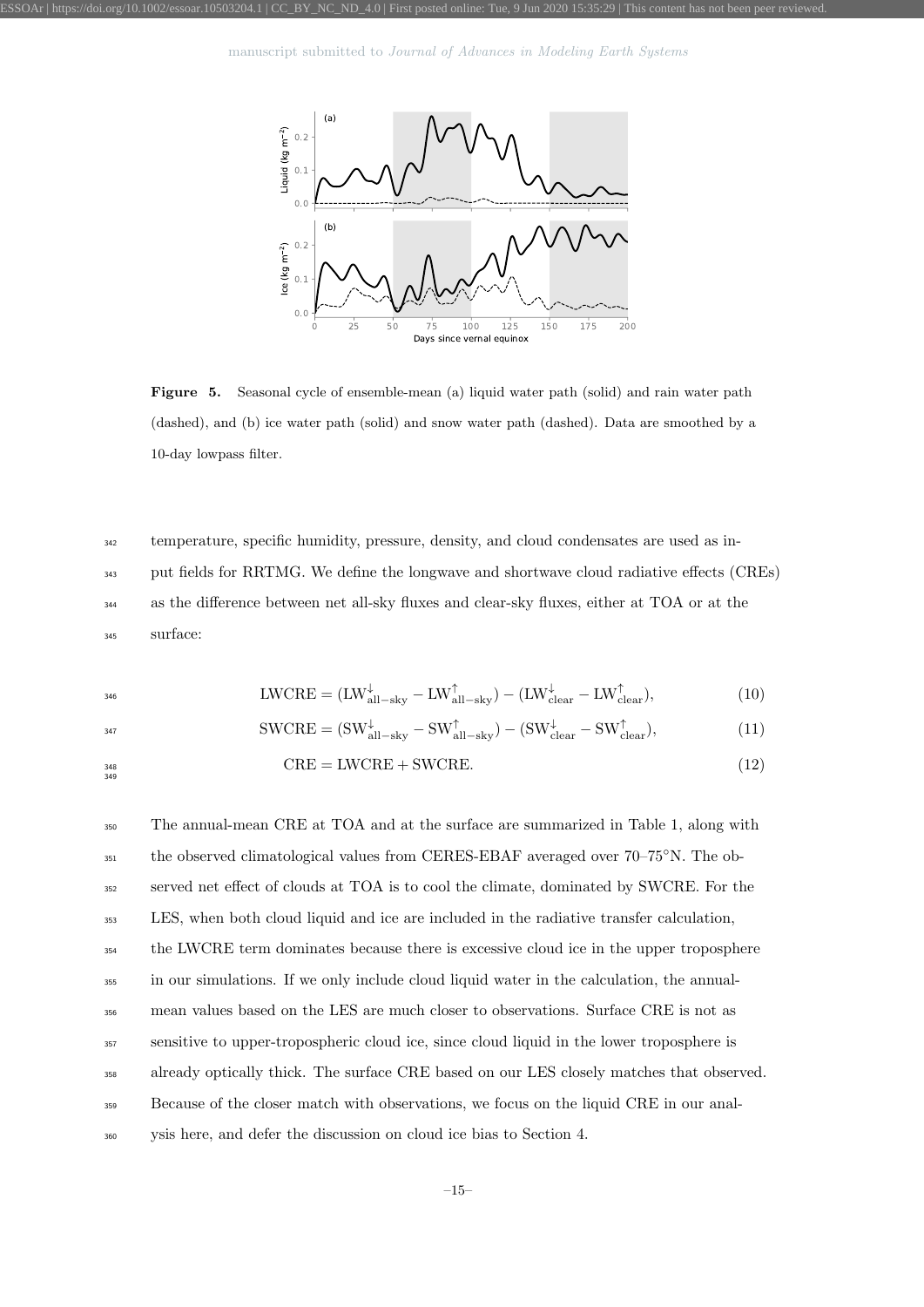| <b>Table 1.</b> Ensemble-mean annual-mean cloud radiative effect at TOA and surface. For compari- |  |  |  |  |  |
|---------------------------------------------------------------------------------------------------|--|--|--|--|--|
| son, we show the CERES-EBAF 4.0 climatology averaged from $07/2005$ through $06/2015$ .           |  |  |  |  |  |

| CRE (W $m^{-2}$ )                                                           | TOA |  |  | <b>SFC</b> |                             |  |  |
|-----------------------------------------------------------------------------|-----|--|--|------------|-----------------------------|--|--|
|                                                                             |     |  |  |            | LW SW Net $\vert$ LW SW Net |  |  |
| CERES-EBAF                                                                  |     |  |  |            | 14 -25 -10   41 -27 15      |  |  |
| Cloud liquid + ice $\begin{vmatrix} 41 & -33 & 7.9 \end{vmatrix}$ 45 -27 17 |     |  |  |            |                             |  |  |
| Cloud liquid only $\begin{vmatrix} 14 & -26 & -12 \end{vmatrix}$ 39 -22 16  |     |  |  |            |                             |  |  |

 Figure 6 shows the seasonal cycle of CRE at TOA and at the surface using cloud liquid only in the calculations. The ensemble mean CRE is the average of 4 offline ra- diative transfer calculations from each LES simulation (as opposed to the offline calcu- lation of the ensemble mean clouds). The seasonal cycle of TOA CRE is dominated by the seasonality in SWCRE: Clouds have a strong cooling effect during the sun-lit part of the year; during polar night, their longwave warming effect dominates, as expected (Figure 6a). The seasonal cycle of LWCRE is much more muted than SWCRE, which peaks in late summer at TOA. At the surface, the LWCRE seasonal cycle is damped com- pared to TOA; SWCRE variability is weaker at the surface than at TOA, but still peaks in late spring (Figure 6b). The net CRE at the surface is much higher than at TOA (16  $v_{371}$  versus  $-12 \text{ W m}^{-2}$ , suggesting that polar clouds warm the surface both in observations <sup>372</sup> and in our LES.

#### 373 4 Discussion

#### <sup>374</sup> 4.1 Comparison to Observations

 An encouraging result of our experiment is the resemblance of the simulated liq- uid clouds to observations. Although the model setup here is highly idealized, many pro- cesses are absent, and detailed reproduction of the seasonal cycle is not a goal, the sim- ulated seasonal cycle of clouds and CRE still resembles that observed. This suggests that the minimal building blocks for the seasonal cycle are present in this idealized setup. For example, Cesana et al. (2012) produced the seasonal cycle of cloud fraction averaged over the Arctic Ocean (70–82°N) based on a space-borne lidar (CALIPSO-GOCCP). They found the maximum frequency of occurrence of liquid clouds near the surface from May to September, and the liquid cloud reaches is maximum vertical extent at 7.5 km alti-

–16–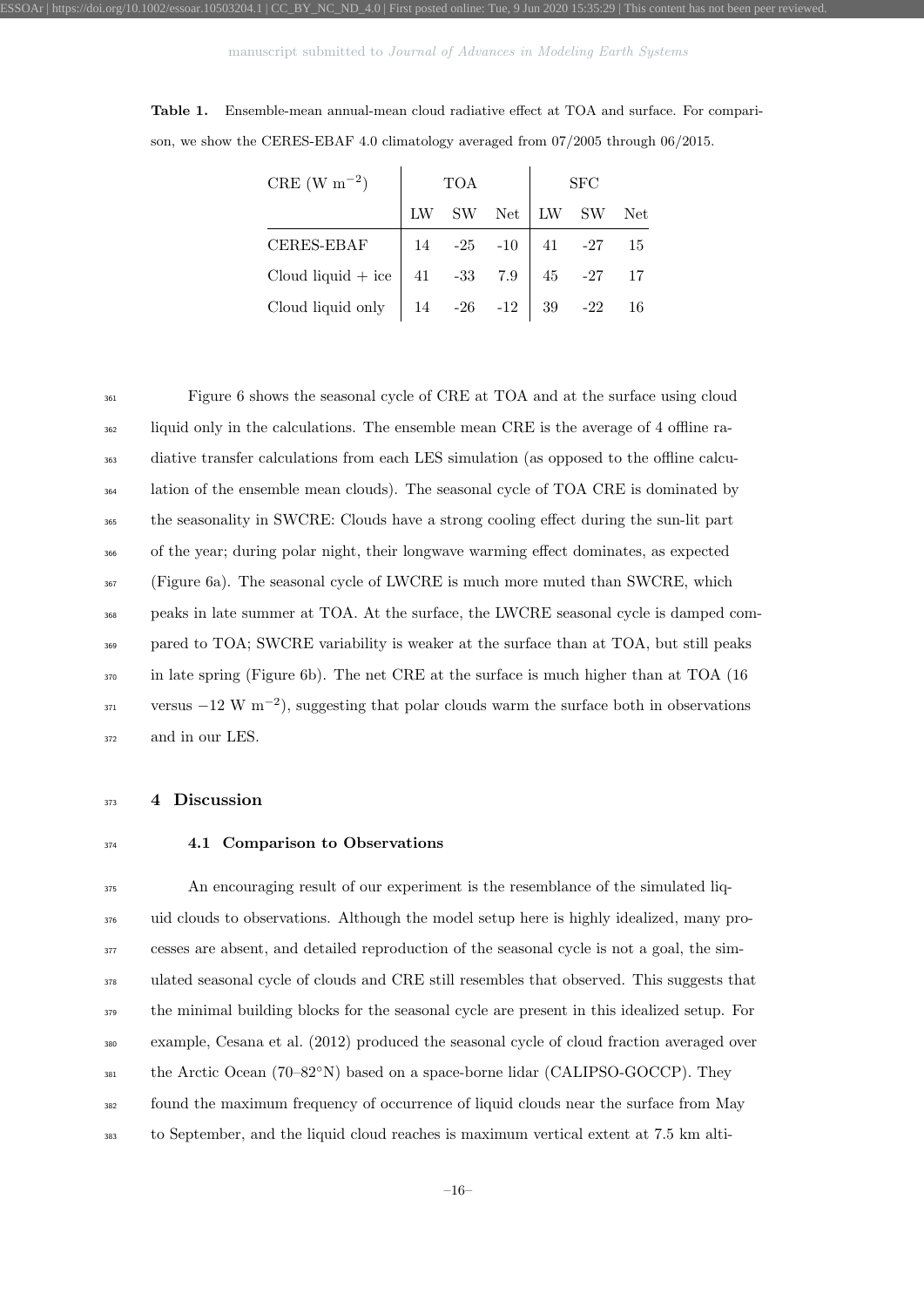

Figure 6. Ensemble-mean seasonal cycle of CRE due to cloud liquid only at (a) top of atmosphere and (b) surface, estimated off-line with RRTMG and domain-mean profiles. Data are smoothed by a 10-day lowpass filter. Annual mean CRE values are shown in the lower right. Dots show the observed CERES-EBAF CRE monthly climatology averaged over 70–75◦N, and error bars show the spatial standard deviation for each month. Annual mean CRE values are shown in the parentheses.

- <sup>384</sup> tude in July. During winter, the liquid cloud fraction is lower, but liquid clouds still per-<sup>385</sup> sist below 2 km. Ice cloud fraction is lower than liquid overall, and is zero below 4 km <sup>386</sup> during June to August. The ice cloud maximum occurs at 7 km in winter, while ice cloud <sup>387</sup> reaches as high as 11 km. These observations match well with the simulated seasonal cy-<sup>388</sup> cle of clouds in our LES (Figure 3c). However, it should be borne in mind that direct <sup>389</sup> comparisons between LES and observations are difficult because the spatial scales and <sup>390</sup> definitions of cloud fractions are different in LES and in satellite-derived observations <sup>391</sup> in Cesana et al. (2012). A more sophisticated comparison should involve satellite sim-<sup>392</sup> ulators that convert simulated thermodynamic fields to variables that are directly mea-<sup>393</sup> sured by satellites (Chepfer et al., 2008; Kay et al., 2016). Nonetheless, the similarity <sup>394</sup> of the LES to observations provides evidence for the physical relevance of our experiments.
- <sup>395</sup> We can also compare the integrated cloud condensates with satellite observations <sup>396</sup> over the Arctic Ocean north of  $60^{\circ}$ N (Figure 2 in Lenaerts et al. (2017)). The observed

–17–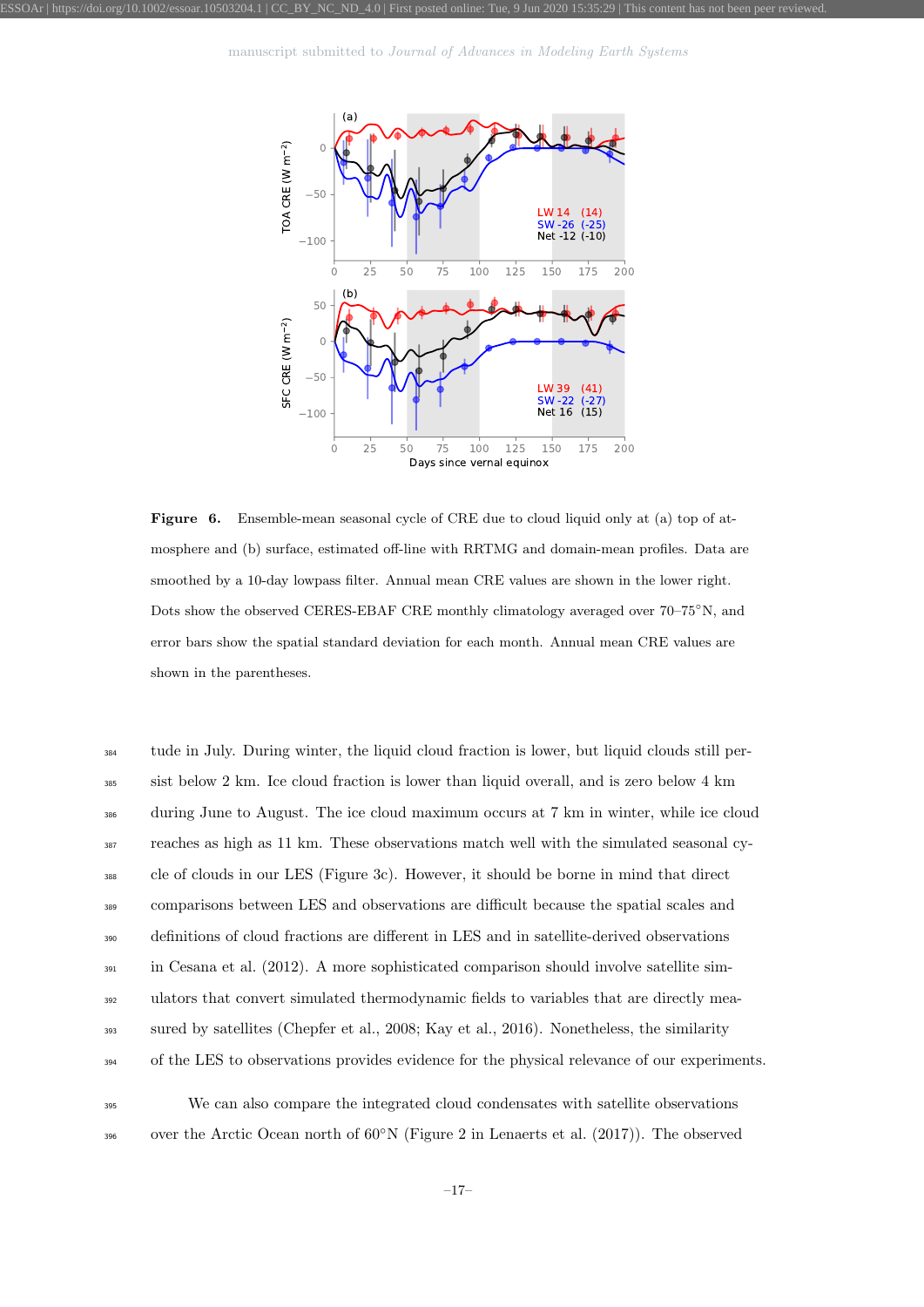$_{397}$  LWP ranges from 0.015 to 0.125 kg m<sup>-2</sup>, with the maximum occurring during late sum- mer and the minimum during winter. Although the maximum ensemble-mean LWP dur- $_{399}$  ing summer in our LES is over-estimated (0.15 kg m<sup>-2</sup>), the timing of the maximum and minimum is consistent with the observed LWP in polar oceans (Figure 5a). Larger dis- crepancies are found in IWP. The observed IWP over the Arctic Ocean ranges from 0.01 to 0.11 kg m<sup>-2</sup>. In the LES, the ensemble-mean IWP ranges from 0.07 to 0.4 kg m<sup>-2</sup> (Figure 5b), much higher than observed. The seasonal cycle of IWP is weak in obser- vations, and our results show a peak in IWP during winter. The cloud ice excess in the LES may be related to our simple treatment of ice microphysics and an inefficient re- moval of ice particles at high altitudes. Interestingly, comprehensive climate models of the CMIP5 generation tend to underestimate IWP (Lenaerts et al., 2017).

 Being aware of the biases in our simulated cloud fields, we can compare our esti-<sup>409</sup> mated liquid CRE to observations from CERES-EBAF (Loeb et al., 2017; Kato et al., ). We choose all longitudes in the latitude band  $70-75^{\circ}N$  to get average observed radiative fluxes. The selected domain covers the seasonal sea ice edge, providing the rel- evant comparison to our idealized experiment. The monthly data from CERES-EBAF are scaled in time to match the accelerated seasonal cycle of our LES (Figure 6). The observed SWCRE shows high standard deviations during sunlit months, but the observed LWCRE shows low standard deviations in warmer months. As a result, our simulated SWCRE is generally within the observed range during the highly variable spring and early summer months. Our simulated LWCRE is too strong in spring, and TOA SWCRE is stronger in late summer/early autumn compared to CERES-EBAF. Nonetheless, our sim- ulated annual-mean TOA LWCRE and SWCRE based on cloud liquid alone agree well with observations.

#### 4.2 Forcing and Clouds

 What determines the seasonal cycle of Arctic clouds? Radiation is the zeroth-order driver for any seasonal variability in temperatures in the Arctic. Moisture, on the other hand, comes from either large-scale advection or surface evaporation. Condensation de-pends on both temperature and moisture forcing.

 The external non-radiative forcing for clouds in our LES includes two components: large-scale advection and surface fluxes. These two are not independent of one another

–18–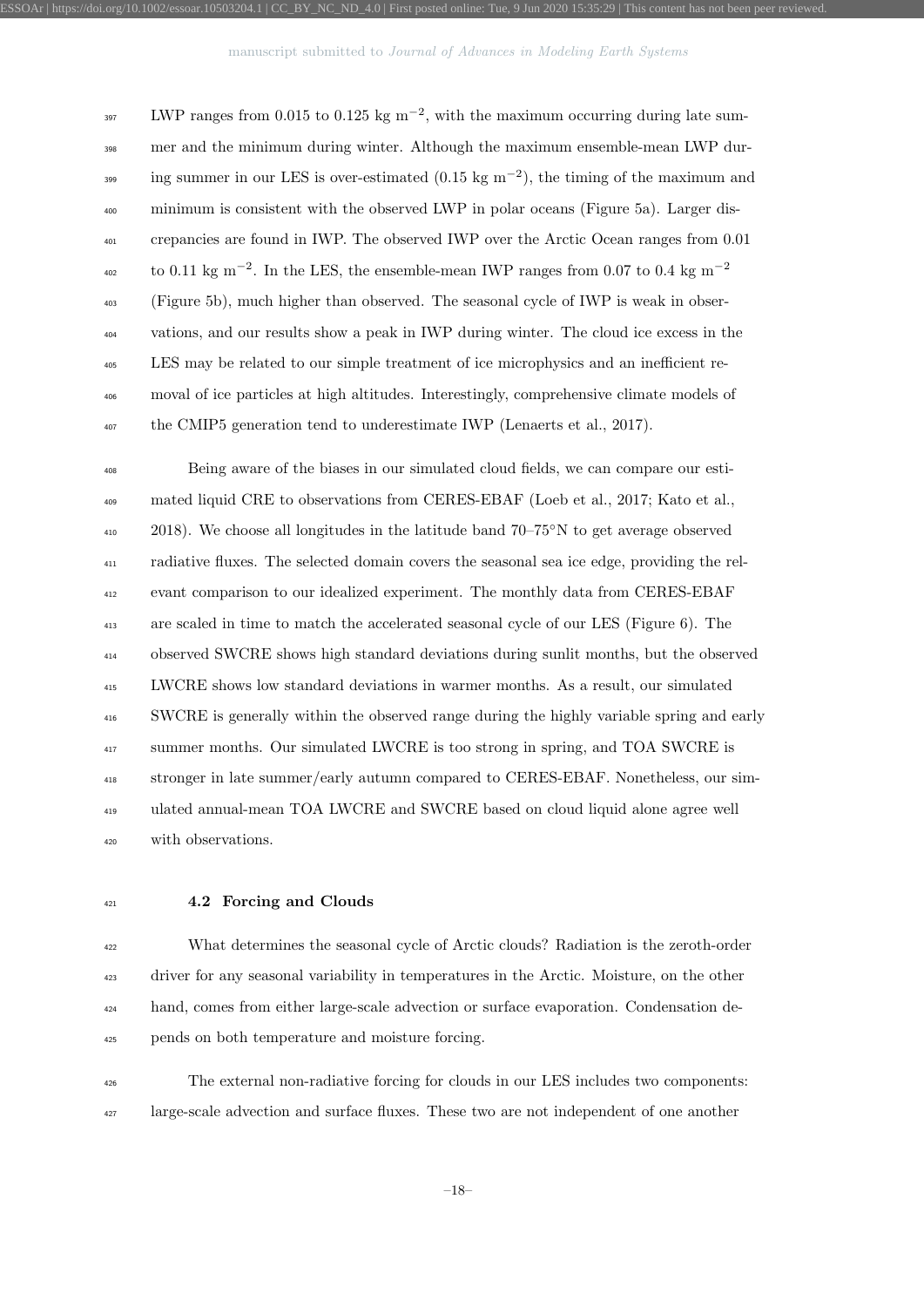

Figure 7. Seasonal average profiles of large-scale forcing of (a) total temperature advection, (b) horizontal temperature advection, (c) vertical temperature advection, (d) total specific humidity advection, (e) horizontal specific humidity advection, and (f) vertical specific humidity advection.Horizontal advection (HADV) is taken directly from the GCM, while vertical advection (VADV) is a hybrid of GCM and LES fields.

<sup>428</sup> in the real climate system. Large-scale advection is more important at high latitudes than at lower latitudes, because of the large atmospheric heat transport that balances the net negative radiative forcing at TOA. Large-scale advection brings heat and moisture into the high latitudes year-round (Figure 7a and 7d). For both temperature and specific hu- midity advection, the horizontal advection terms dominate (Figure 7b and 7e). Temper- ature advection is the strongest in winter, when the pole-to-equator temperature gra- dient is the strongest. Summer temperature advection is weak, but it is associated with the largest moisture advection. On the other hand, moisture advection is weak in win- ter and spring, contributing to a polar atmosphere that is cold and dry. The moisture advection seasonal cycle is consistent with the observed horizontal moisture advection 438 north of 70°N, but our simulations have peak values in summer that are twice the re-analysis values (Serreze et al., 2007; Newman et al., 2012). At the surface, evaporation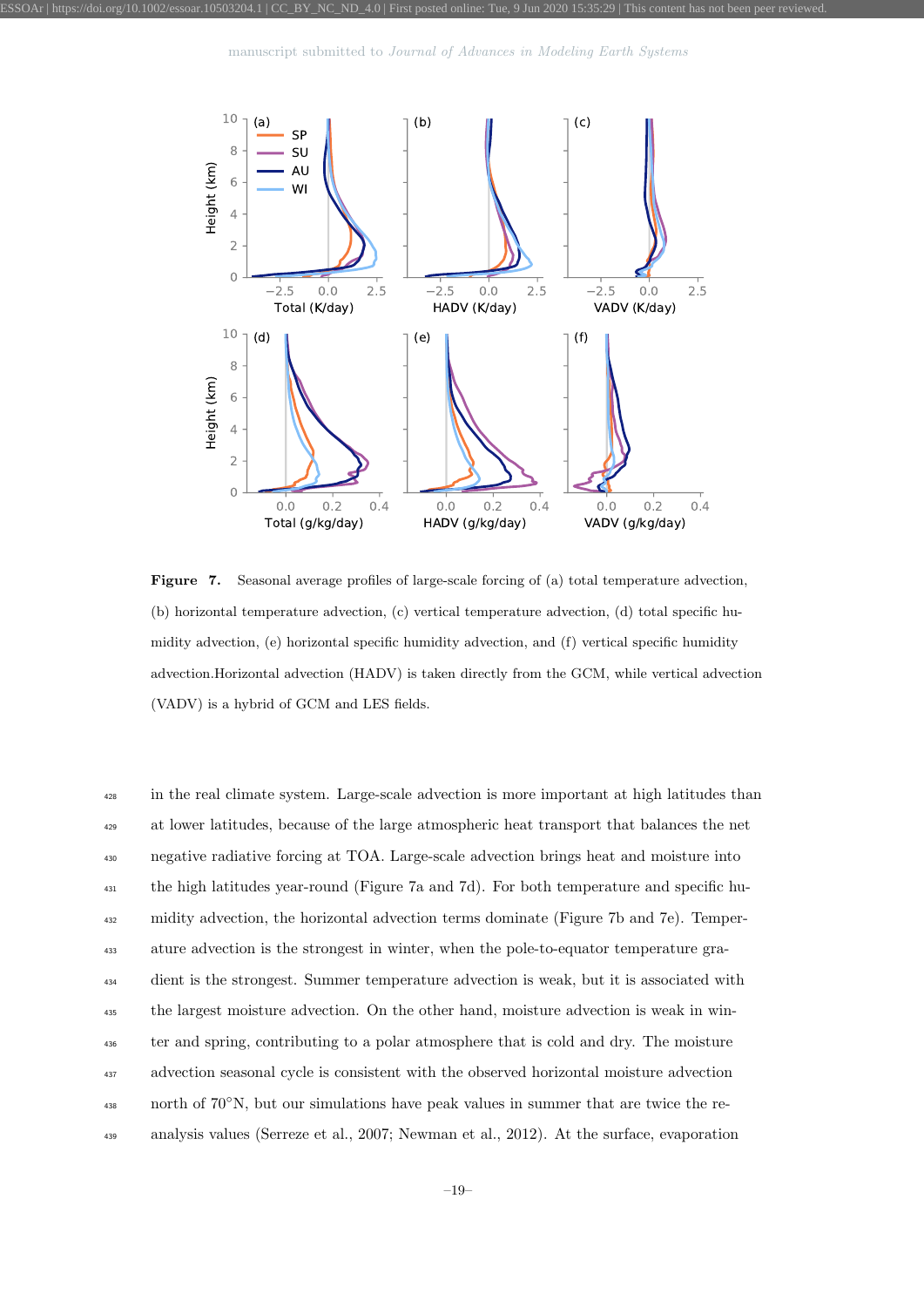

Figure 8. (a) Seasonal cycle of vertically integrated total temperature and specific humidity advection (converted to dry and latent energy fluxes), as well as sensible and latent heat fluxes at the surface. (b) Seasonal cycle of total temperature and moisture advection integrated over the bottom 2 km. Data are smoothed by a 10-day lowpass filter.

## is limited in winter but provides a significant source of lower-tropospheric water vapor during summer and early autumn.

- Figure 8a shows the seasonal cycle of the vertically integrated large-scale forcing tendencies (with the moisture flux convergence expressed as a latent heat flux conver- gence), along with turbulent fluxes at the surface. There is significant synoptic variabil- ity in the large-scale advection terms from the GCM; here we focus on the overall bud-get and have smoothed all fields with a 10-day lowpass filter.
- For the entire LES domain and throughout the year, large-scale temperature ad- vection is stronger than the surface sensible heat flux. However, if we focus on the low- est 2 km (Figure 8b), the surface sensible heat flux is of comparable magnitude to the large-scale temperature advection in the boundary layer. Moisture advection is strongest in summer and autumn, both in the boundary layer and in the entire troposphere. In spring when moisture advection reaches its minimum, surface latent heat flux becomes

–20–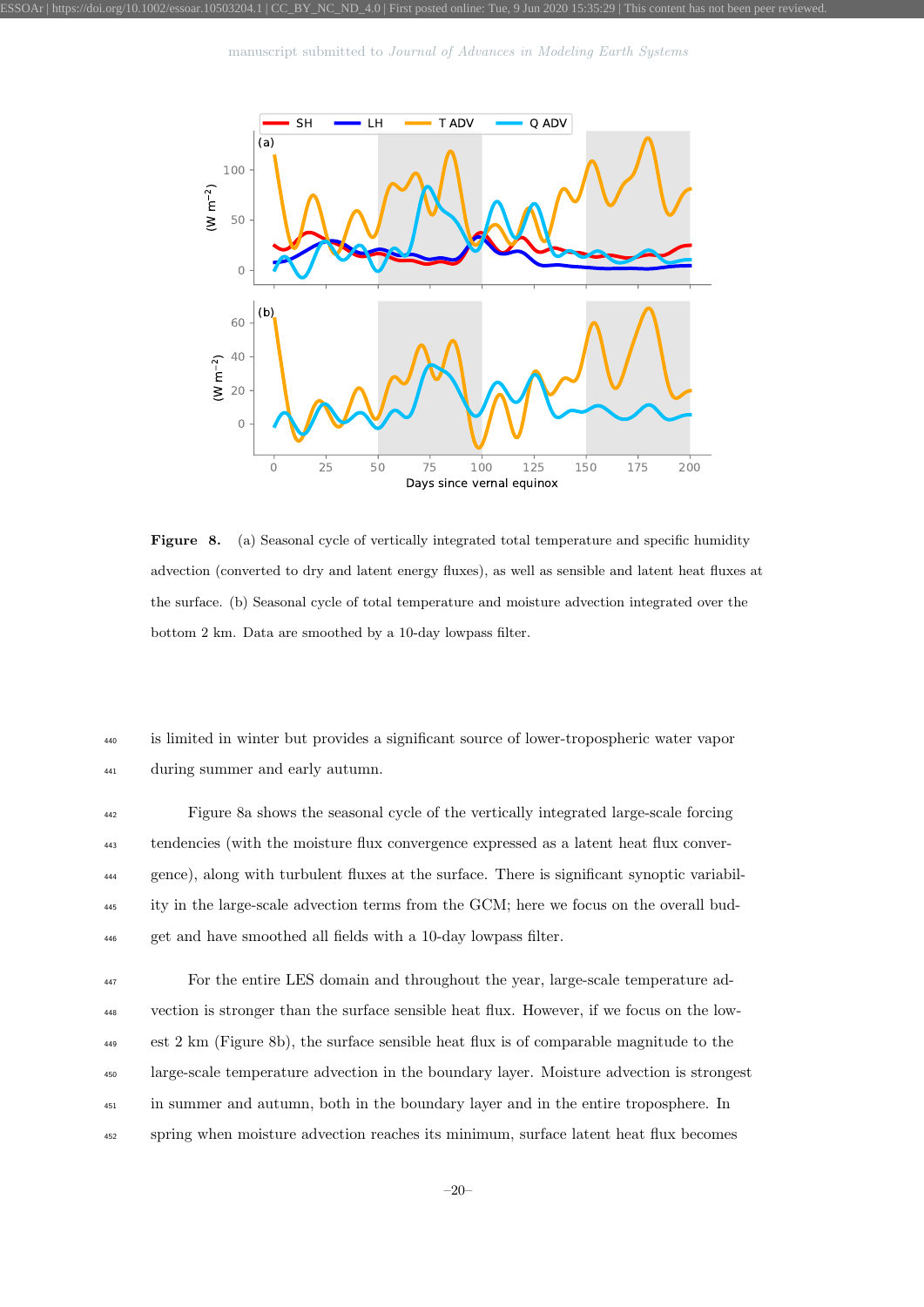the dominant moisture source. In winter, large-scale moisture advection contributes more to the moisture budget than the surface latent heat flux.

ESSOAr | https://doi.org/10.1002/essoar.10503204.1 | CC\_BY\_NC\_ND\_4.0 | First posted online: Tue, 9 Jun 2020 15:35:29 | This content has not been peer reviewed.

 The concurrence between the moisture advection peak and cloud liquid maximum (Figure 8a and 5a) points to the dominant role that large-scale moisture advection plays <sup>457</sup> in governing the seasonal cycle of cloud liquid in the polar region. In summer, air tem- peratures continue to rise and so does the saturation specific humidity. A moisture source is needed for condensation to occur during this period, and in our case the source comes from large-scale advection of water vapor. Air temperatures begin to decrease at the end of summer, which lowers the saturation specific humidity. Cloud condensates form in au- tumn due to both cooling and a continued supply of water vapor from large-scale ad- vection. In winter, the peak in large-scale temperature advection warms the troposphere, making it harder to form cloud condensates.

 Beesley and Moritz (1999) tested the sensitivity to large-scale advection of mois- ture by swapping summer and winter moisture advection in a single-column model. They found little changes in the simulated cloud fraction. However, both liquid and ice wa- ter paths were doubled in winter when summer moisture advection is applied (roughly doubling the winter moisture advection). Their insensitivity of cloud fraction to mois-<sup>470</sup> ture advection may be due to biases in the mean state, such as the lack of high-frequency variability in the forcing. In future work, we plan to analyze how large-scale advection from reanalysis and comprehensive GCMs affects LES cloud cover, to better assess the influence of forcing magnitude and frequency.

#### 4.3 Limitations

 Although the idealized GCM has been shown to capture many large-scale features of the atmospheric circulation, not all aspects are accurately simulated. Known biases <sup>477</sup> such as jet stream biases and in the storm track response to warming exist (e.g., Tan et <sup>478</sup> al., 2019). Furthermore, the GCM used in the study has a positive relative humidity <sup>479</sup> bias in the polar regions. According to reanalysis, the climatological relative humidity 480 in the free troposphere is between  $65\%$  and  $70\%$  at  $70^{\circ}$ N. In the idealized GCM, the rel- ative humidity is at least 10% higher. This leads to a moist bias in the LES, manifested in the excessive IWP (Figure 5b) and high ice water specific humidity in the upper tro-posphere (Figure 3c). The lack of continents may partly explain the over-estimated sum-

–21–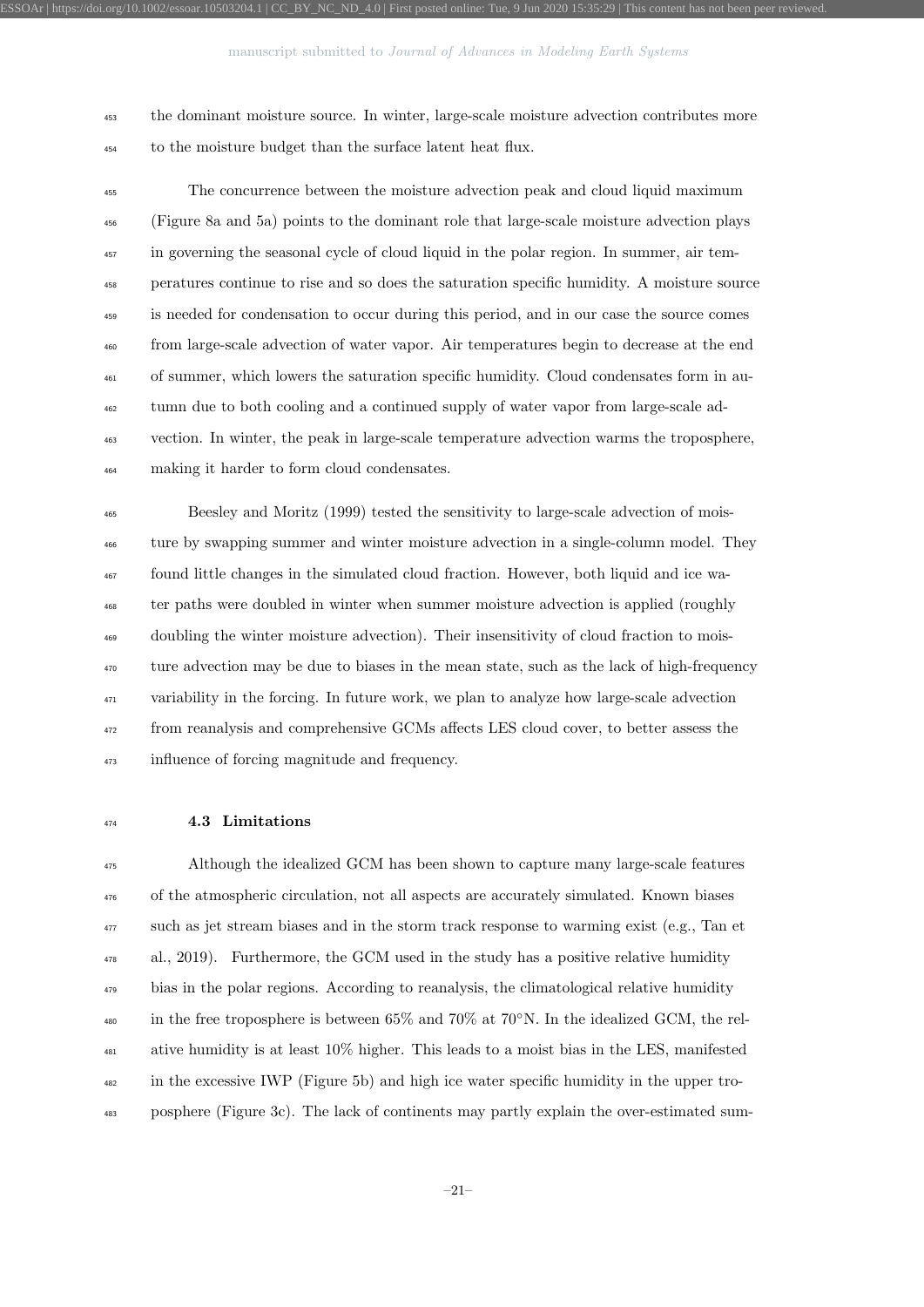mer moisture advection into the polar region, as mentioned in section 4.2. We will ad- dress these issues in future revisions of the experimental design to improve our under-standing of polar cloud dynamics.

ESSOAr | https://doi.org/10.1002/essoar.10503204.1 | CC\_BY\_NC\_ND\_4.0 | First posted online: Tue, 9 Jun 2020 15:35:29 | This content has not been peer reviewed.

 Our use of a one-moment bulk microphysics scheme can be limiting in reproduc- ing the observed cloud seasonal cycle, and especially the ice phase. IWP in our LES is about 4 times higher than what is seen in observations over the Arctic Ocean (Lenaerts et al., 2017). We tested the sensitivity of our results to the formulation of liquid frac- tion (Figure 1) by using the observationally derived formula in Hu et al. (2010), with higher liquid to ice ratio above 246 K, vice versa below 246 K, and the largest modification in liquid fractions at temperatures around 240 K (Figure S1). With this modification in <sup>494</sup> the LES, we found the largest modification in  $q_l$  at temperatures above 240 K because of the exponential nature of the Clausius-Clapeyron relation. As a result, LWP is higher in summer to autumn and lower in winter in the simulation with Hu et al. (2010) liq- uid fraction (Figure S2). Its effect on liquid CRE is strongest in winter, because there is a cancellation in LW and SW during sunlit seasons. The lowered LWP in winter due to Hu et al. (2010) liquid fraction leads to a slight reduction of LWCRE, which domisoo nates the net CRE change of  $-2.4 \text{ W m}^2$  in the annual mean (Figure S3).

 The lack of water vapor and cloud feedbacks in our modeling framework becomes a major drawback when it comes to representing details of cloud structures and coupling between radiation and dynamics. For example, cloud-top radiative cooling imposes a dom- inant forcing to the dynamics of stratocumulus (Bretherton et al., 1999). Without it, the turbulence in the boundary layer is unlikely to be strong enough to produce a well-mixed layer and an inversion above the cloud tops. Lack of this radiation-dynamics coupling explains the structural differences between our simulated clouds and observed Arctic clouds. However, our GCM-forcing framework provides a clean setup to study the role large-scale advection plays in controlling the seasonal cycle of cloud liquid. In a follow-up paper, we will use the same framework to explore the response of polar clouds to climate warm-ing.

#### <sub>512</sub> 5 Conclusions

 We adopted an idealized framework in which large eddy simulations are driven by large-scale forcing from a GCM in a high-latitude setting. Our approach encapsulates

–22–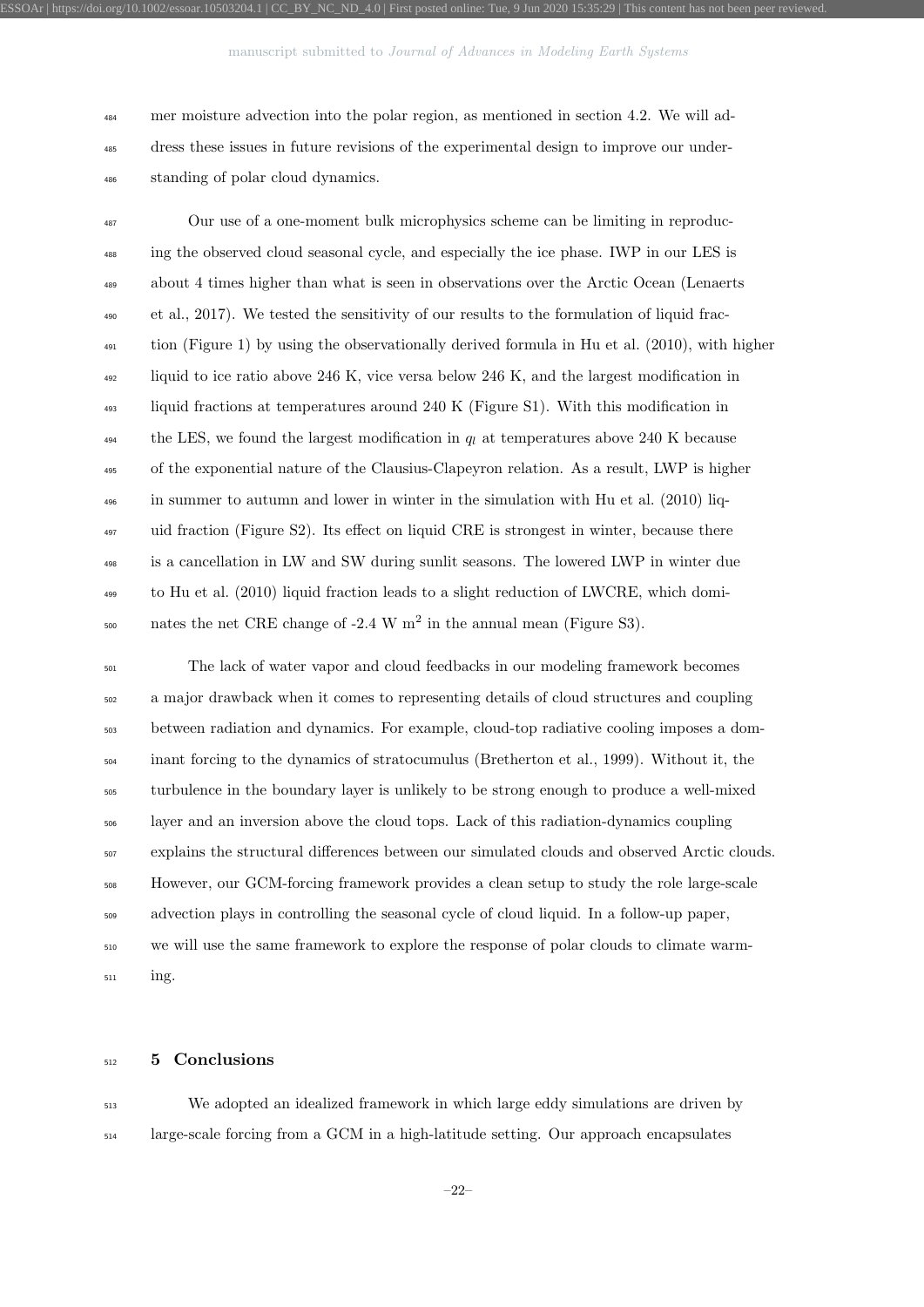components of first-order importance in the polar regions, such as large-scale advection of heat and moisture, sea ice, and a simple representation of mixed-phase microphysics. Water vapor and cloud feedbacks are not represented in the gray radiative transfer schemes in both the GCM and the LES.

 The seasonal cycle of simulated polar clouds resembles observations qualitatively. In particular, maximum cloud liquid is found below 2 km in summer and autumn, and it reaches minimum in winter. Cloud ice is found mostly in the upper troposphere. The condensed water path is dominated by ice, which is overestimated compared to obser- vations. LWP, on the other hand, agrees better with satellite-derived values over the Arc- tic Ocean. Offline radiative transfer calculations of liquid cloud radiative effects also show encouraging agreement with CERES-EBAF: the net liquid cloud radiative effect is to cool the LES domain, but to warm the surface.

 Analysis of the forcing budget points to the dominant role that large-scale advec- tion of moisture plays in controlling the seasonal cycle of cloud liquid. In the boundary layer, surface evaporation is of comparable magnitude to large-scale moisture advection. The peak of large-scale temperature advection occurs in winter, when the pole-to-equator temperature gradient is greatest. This warms the troposphere and reduces cloud con-densates.

 Our idealized framework provides an opportunity to study mechanisms of cloud- climate feedbacks in the complicated polar climate system. In a follow-on paper, we will look at the polar cloud response to climate warming caused by increased longwave op- tical thickness of the atmosphere. We will also analyze how changes in large-scale ad- vection with warming affect the simulated cloud amount, to pave the road for future stud-ies with more realistic large-scale forcing.

#### Acknowledgments

 X.Z. is supported by an Advanced Study Program postdoctoral fellowship from the National Center for Atmospheric Research. Part of this material is based upon work sup- ported by the National Center for Atmospheric Research, which is a major facility spon- sored by the National Science Foundation under Cooperative Agreement No. 1852977. Part of this research was supported by the generosity of Eric and Wendy Schmidt by rec-ommendation of the Schmidt Futures program, by Mountain Philanthropies, and by the

–23–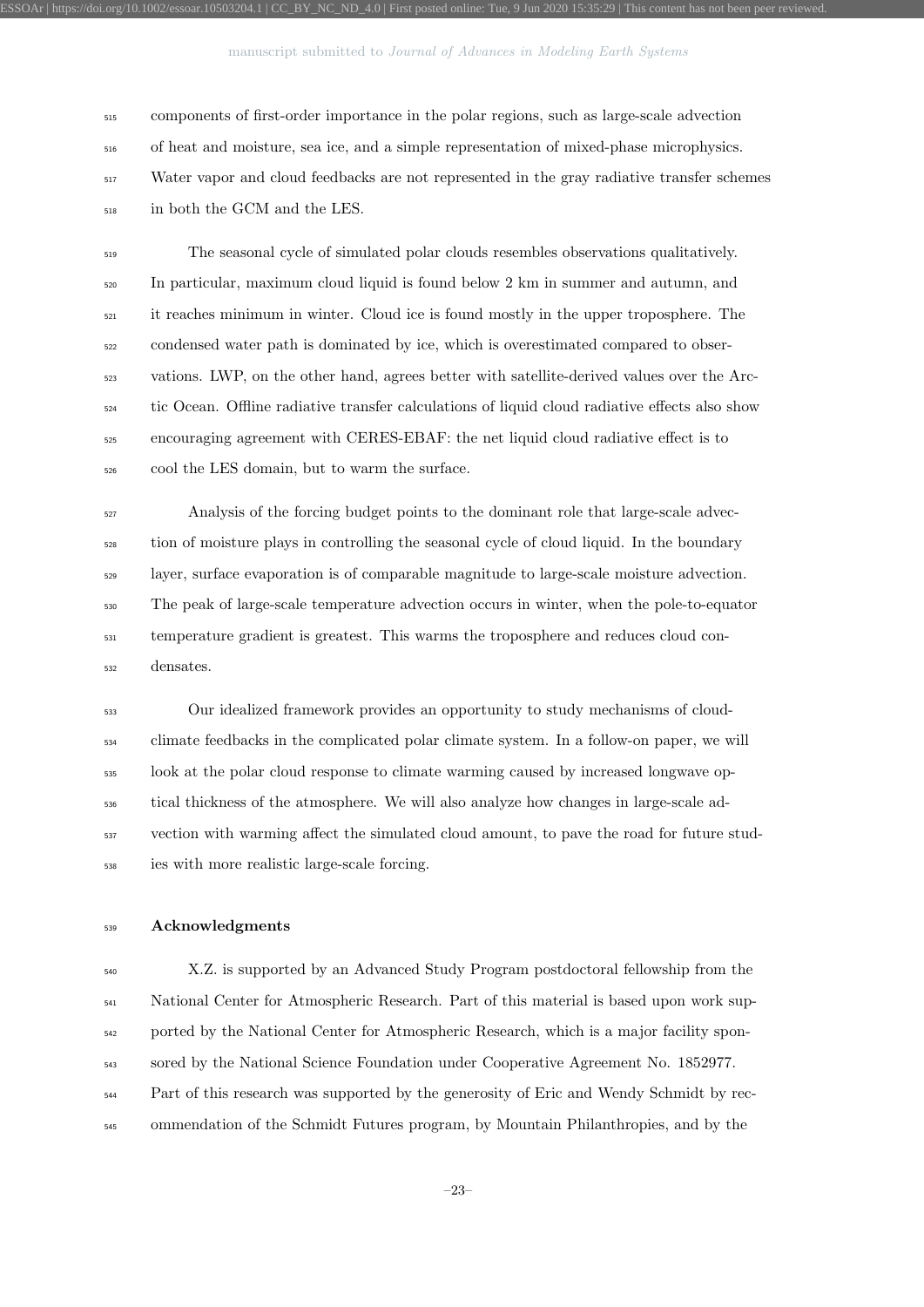National Science Foundation (NSF grant AGS-1835860). Part of this research was car-

ried out at the Jet Propulsion Laboratory, California Institute of Technology, under a

ESSOAr | https://doi.org/10.1002/essoar.10503204.1 | CC\_BY\_NC\_ND\_4.0 | First posted online: Tue, 9 Jun 2020 15:35:29 | This content has not been peer reviewed.

- contract with the National Aeronautics and Space Administration. The simulations were
- performed on Caltech's High Performing Cluster, which is partially supported by a grant
- from the Gordon and Betty Moore Foundation. The GCM and LES codes are available
- online at http://climate-dynamics.org/software. GCM forcing and LES output files are
- available online at https://data.caltech.edu/records/1429.

#### References

- Baek, E.-H., Kim, J.-H., Park, S., Kim, B.-M., & Jeong, J.-H. (2019, April). Im- pact of poleward heat and moisture transports on Arctic clouds and climate simulation. Atmospheric Chemistry and Physics Discussions, 1–19. doi: https://doi.org/10.5194/acp-2019-199
- Beesley, J. A., & Moritz, R. E. (1999). Toward an Explanation of the Annual Cycle <sub>559</sub> of Cloudiness over the Arctic Ocean. *Journal of Climate*, 12, 395–415. doi: 10 560 .1175/1520-0442(1999)012(0395:TAEOTA)2.0.CO;2
- Bintanja, R., & van der Linden, E. C. (2013, December). The changing seasonal cli-mate in the Arctic. Scientific Reports, 3 (1). doi: 10.1038/srep01556

Bretherton, C. S., Macvean, M. K., Bechtold, P., Chlond, A., Cotton, W. R.,

- Cuxart, J., . . . Wyant, M. C. (1999). An intercomparison of radiatively driven entrainment and turbulence in a smoke cloud, as simulated by differ-
- ent numerical models. Quarterly Journal of the Royal Meteorological Society,  $125(554), 391-423.$  doi:  $10.1002/qj.49712555402$
- Brient, F., Schneider, T., Tan, Z., Bony, S., Qu, X., & Hall, A. (2016). Shallowness of tropical low clouds as a predictor of climate models response to warming. Climate Dynamics, 47 , 433–449. doi: 10.1007/s00382-015-2846-0
- Cesana, G., Kay, J. E., Chepfer, H., English, J. M., & de Boer, G. (2012). Ubiqui- tous low-level liquid-containing Arctic clouds: New observations and climate <sub>573</sub> model constraints from CALIPSO-GOCCP. Geophysical Research Letters, 39.
- doi: 10.1029/2012GL053385
- Chepfer, H., Bony, S., Winker, D., Chiriaco, M., Dufresne, J.-L., & Sze, G. (2008). Use of CALIPSO lidar observations to evaluate the cloudiness simulated by a climate model. Geophysical Research Letters, 35 . doi: 10.1029/2008GL034207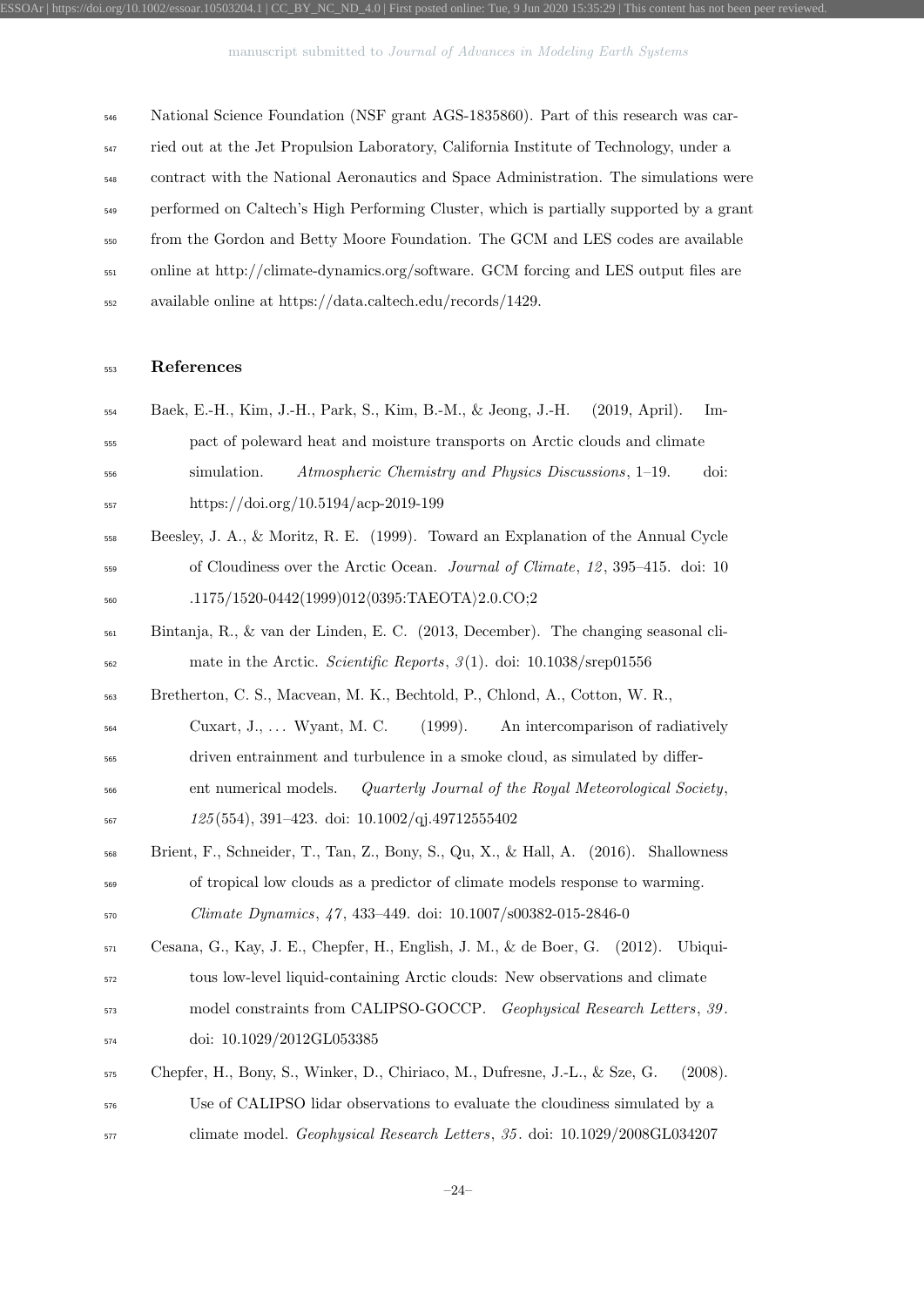| 578 | Dal Gesso, S., & Neggers, R. A. J. (2018, February). Can We Use Single-Column                    |
|-----|--------------------------------------------------------------------------------------------------|
| 579 | Models for Understanding the Boundary Layer Cloud-Climate Feedback?                              |
| 580 | Journal of Advances in Modeling Earth Systems, $10(2)$ , 245-261.<br>doi:                        |
| 581 | 10.1002/2017MS001113                                                                             |
| 582 | Eisenman, I.<br>(2007).<br>Arctic catastrophes in an idealized sea ice model.                    |
| 583 | In 2006 program of studies: Ice (geophysical fluid dynamics pro-                                 |
| 584 | <i>gram</i> ) (p. 133-161).<br>Woods Hole Oceanog. Inst. Tech. Rept. 2007-02.                    |
| 585 | $(\text{http://www.whoi.edu/page.do?pid=12938})$                                                 |
| 586 | Eisenman, I., & Wettlaufer, J. S. (2009, January). Nonlinear threshold behavior dur-             |
| 587 | ing the loss of Arctic sea ice. Proceedings of the National Academy of Sciences,                 |
| 588 | $106(1)$ , 28-32. doi: 10.1073/pnas.0806887106                                                   |
| 589 | Frierson, D. M. W., Held, I. M., & Zurita-Gotor, P. (2006). A gray-radiation aqua-               |
| 590 | planet moist GCM. Part I: Static stability and eddy scale. Journal of the At-                    |
| 591 | mospheric Sciences, 63, 2548–2566. doi: 10.1175/JAS3753.1                                        |
| 592 | Frierson, D. M. W., Held, I. M., & Zurita-Gotor, P. (2007). A gray-radiation aqua-               |
| 593 | planet moist GCM. Part II: Energy rransports in altered climates.<br>Journal of                  |
| 594 | the Atmospheric Sciences, $64$ , 1680–1693. doi: 10.1175/JAS3913.1                               |
| 595 | (1998). Toward cloud resolving modeling of large-scale tropical<br>Grabowski, W. W.              |
| 596 | circulations: A simple cloud microphysics parameterization. Journal of the At-                   |
| 597 | mospheric Sciences, 55, 3283-3298.                                                               |
| 598 | (2009).<br>Graversen, R. G., & Wang, M.<br>Polar amplification in a coupled climate              |
| 599 | model with locked albedo. <i>Climate Dynamics</i> , $33(5)$ , $629-643$ .                        |
| 600 | Holland, M. M., & Bitz, C. M. (2003). Polar amplification of climate change in cou-              |
| 601 | $Climate\ Dynamics, 21, 221-232.$<br>pled models.<br>doi: $10.1007 \text{/} s00382 - 003 - 0332$ |
| 602 | $-6$                                                                                             |
| 603 | Hu, Y., Rodier, S., Xu, K.-m., Sun, W., Huang, J., Lin, B.,  Josset, D.<br>(2010).               |
| 604 | Occurrence, liquid water content, and fraction of supercooled water clouds                       |
| 605 | from combined CALIOP/IIR/MODIS measurements.<br>Journal of Geophysical                           |
| 606 | <i>Research</i> , 115. (D00H34) doi: 10.1029/2009JD012384                                        |
| 607 | Iacono, M. J., Delamere, J. S., Mlawer, E. J., Shephard, M. W., Clough, S. A., &                 |
| 608 | Radiative forcing by long-lived greenhouse gases: Cal-<br>Collins, W. D.<br>(2008).              |
| 609 | culations with the AER radiative transfer models.<br>Journal of Geophysical                      |
| 610 | Research, 113. (D13103) doi: 10.1029/2008JD009944                                                |

–25–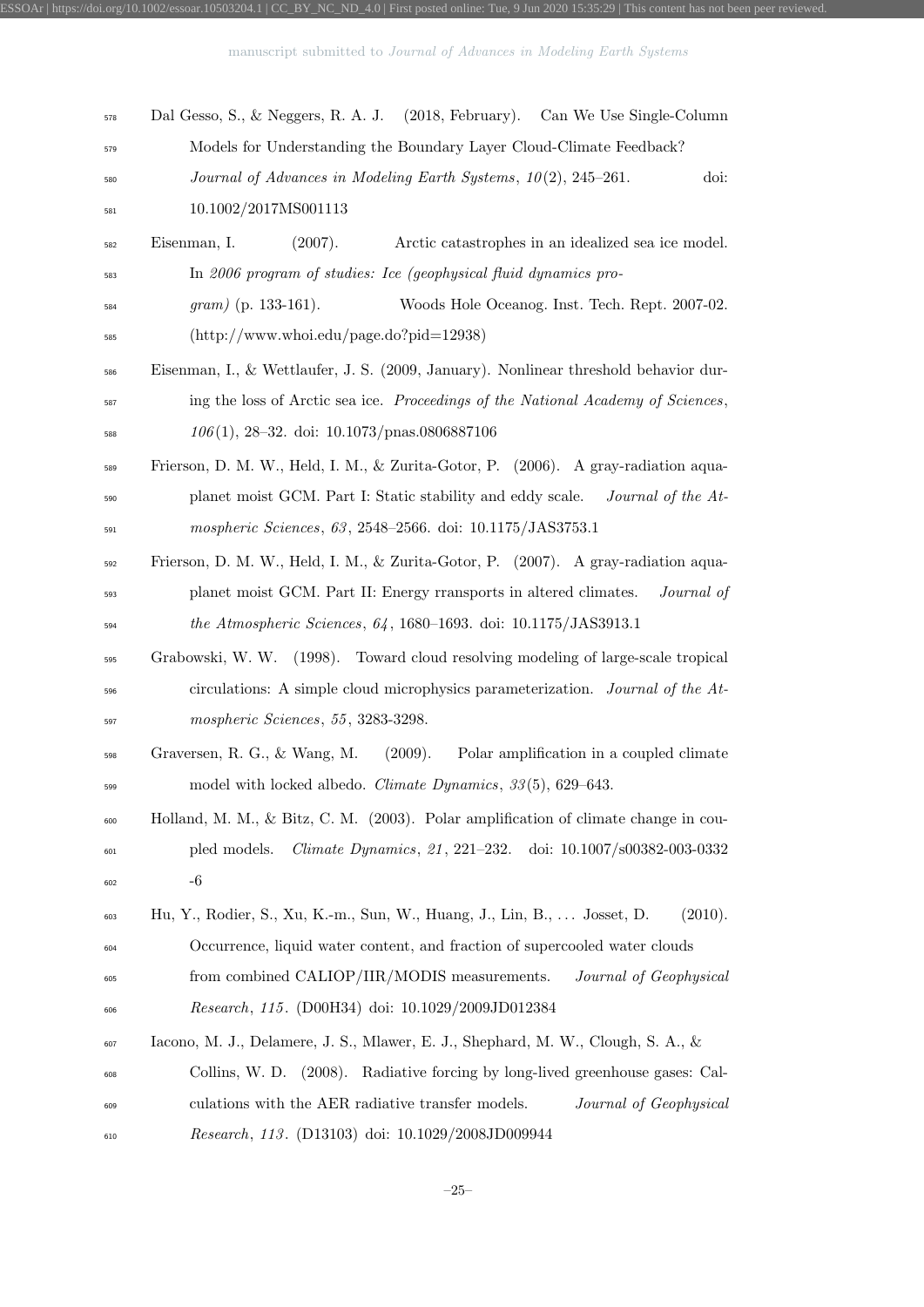| 611 | Karlsson, J., & Svensson, G. (2013). Consequences of poor representation of Arctic      |
|-----|-----------------------------------------------------------------------------------------|
| 612 | sea-ice albedo and cloud-radiation interactions in the CMIP5 model ensemble.            |
| 613 | Geophysical Research Letters, $40, 4374 - 4379$ . doi: $10.1002 \text{grl}.50768$       |
| 614 | Kato, S., Rose, F. G., Rutan, D. A., Thorsen, T. J., Loeb, N. G., Doelling, D. R.,      |
| 615 | $\ldots$ Ham, S.-H.<br>(2018, March).<br>Surface Irradiances of Edition 4.0 Clouds      |
| 616 | and the Earths Radiant Energy System (CERES) Energy Balanced and                        |
| 617 | Filled (EBAF) Data Product.<br><i>Journal of Climate, 31, 4501-4527.</i><br>doi:        |
| 618 | 10.1175/JCLI-D-17-0523.1                                                                |
| 619 | Kaul, C. M., Teixeira, J., & Suzuki, K.<br>(2015).<br>Sensitivities in large-eddy sim-  |
| 620 | ulations of mixed-phase Arctic stratocumulus clouds using a simple mi-                  |
| 621 | Monthly Weather Review, 143, 4393-4421.<br>crophysics approach.<br>doi:                 |
| 622 | 10.1175/MWR-D-14-00319.1                                                                |
| 623 | Kay, J. E., L'Ecuyer, T., Chepfer, H., Loeb, N., Morrison, A., & Cesana, G.<br>(2016).  |
| 624 | Recent advances in Arctic cloud and climate research. Current Climate Change            |
| 625 | <i>Reports</i> , $2(4)$ , 159-169.                                                      |
| 626 | Klein, S. A., McCoy, R. B., Morrison, H., Ackerman, A. S., Avramov, A., Boer,           |
| 627 | G. d.,  Zhang, G. (2009). Intercomparison of model simulations of mixed-                |
| 628 | phase clouds observed during the ARM Mixed-Phase Arctic Cloud Exper-                    |
| 629 | iment. I: single-layer cloud.<br>Quarterly Journal of the Royal Meteorological          |
| 630 | <i>Society</i> , $135$ , $979-1002$ . doi: $10.1002/qj.416$                             |
| 631 | Kretzschmar, J., Salzmann, M., Mlmenstdt, J., & Quaas, J. (2019, August).<br>Arc-       |
| 632 | tic clouds in ECHAM6 and their sensitivity to cloud microphysics and sur-               |
| 633 | Atmospheric Chemistry and Physics, $19(16)$ , $10571-10589$ .<br>face fluxes.<br>doi:   |
| 634 | https://doi.org/10.5194/acp-19-10571-2019                                               |
| 635 | Laîné, A., Yoshimori, M., & Abe-Ouchi, A. (2016, May). Surface Arctic Amplifica-        |
| 636 | tion Factors in CMIP5 Models: Land and Oceanic Surfaces and Seasonality.                |
| 637 | <i>Journal of Climate, 29(9), 3297–3316.</i> doi: $10.1175/JCLI-D-15-0497.1$            |
| 638 | Lenaerts, J. T. M., VanTricht, K., Lhermitte, S., & L'Ecuyer, T. S.<br>(2017).<br>Polar |
| 639 | clouds and radiation in satellite observations, reanalyses, and climate models.         |
| 640 | <i>Geophysical Research Letters,</i> $44$ , 3355–3364. doi: $10.1002/2016$ GL072242     |
| 641 | Loeb, N. G., Doelling, D. R., Wang, H., Su, W., Nguyen, C., Corbett, J. G.,             |
| 642 | (2017, November).<br>Kato, S.<br>Clouds and the Earths Radiant Energy Sys-              |
| 643 | tem (CERES) Energy Balanced and Filled (EBAF) Top-of-Atmosphere                         |

–26–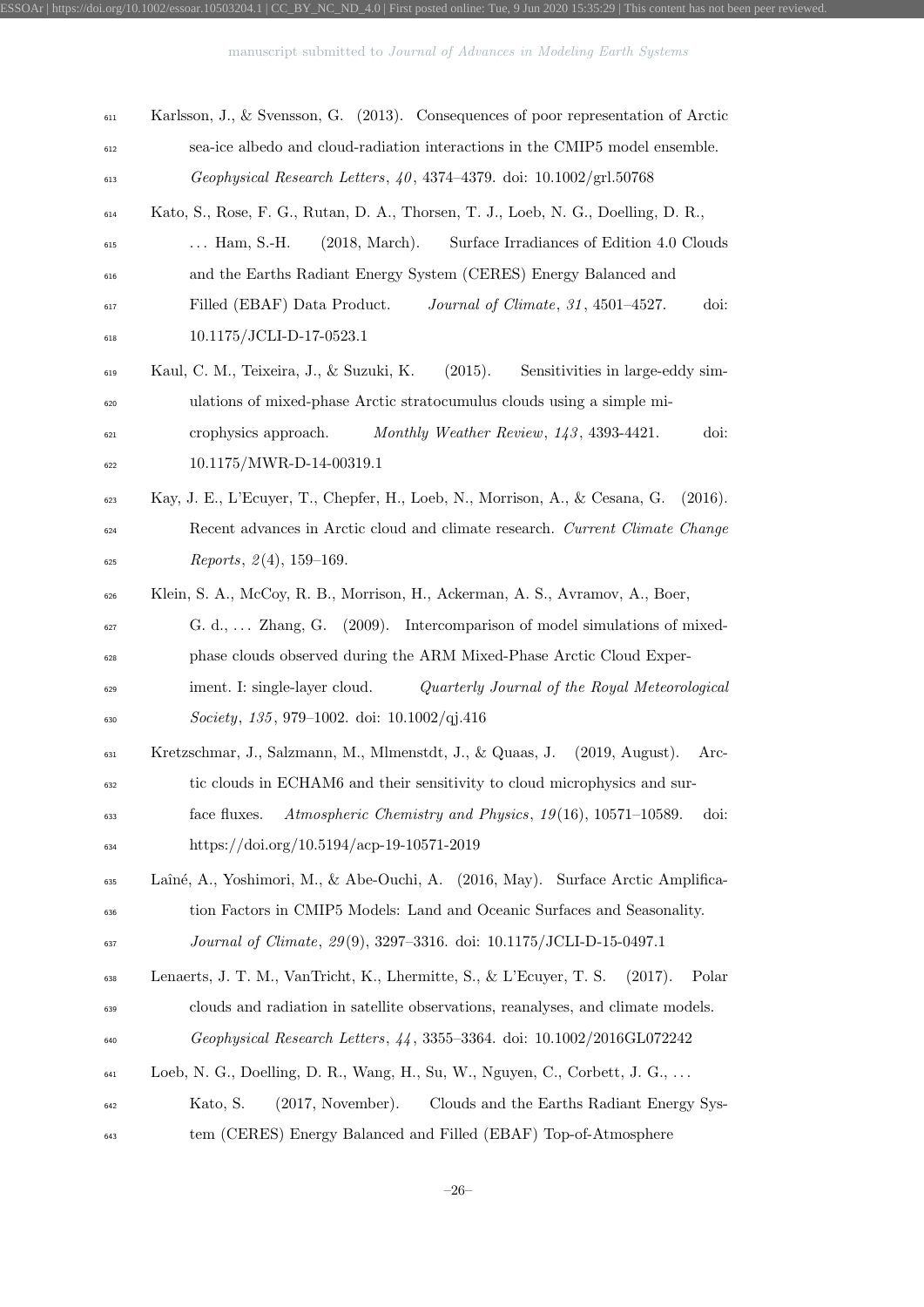| 644 | (TOA) Edition-4.0 Data Product.<br><i>Journal of Climate, 31</i> (2), 895-918.<br>doi:   |
|-----|------------------------------------------------------------------------------------------|
| 645 | 10.1175/JCLI-D-17-0208.1                                                                 |
| 646 | Morrison, H., Zuidema, P., Ackerman, A. S., Avramov, A., de Boer, G., Fan,               |
| 647 | (2011, February).<br>$J., \ldots$ Shipway, B.<br>Intercomparison of cloud model          |
| 648 | simulations of Arctic mixed-phase boundary layer clouds observed during                  |
| 649 | Journal of Advances in Modeling Earth Systems, 3(2).<br>SHEBA/FIRE-ACE.                  |
| 650 | doi: 10.1029/2011MS000066                                                                |
| 651 | Newman, M., Kiladis, G. N., Weickmann, K. M., Ralph, F. M., & Sardeshmukh,               |
| 652 | P. D. (2012, May). Relative contributions of synoptic and low-frequency eddies           |
| 653 | to time-mean atmospheric moisture transport, including the role of atmo-                 |
| 654 | Journal of Climate, 25(21), 7341–7361. (Publisher: American<br>spheric rivers.           |
| 655 | Meteorological Society) doi: 10.1175/JCLI-D-11-00665.1                                   |
| 656 | O'Gorman, P. A., & Schneider, T. (2008). The hydrological cycle over a wide range        |
| 657 | of climates simulated with an idealized GCM.<br>Journal of Climate, $21, 3815$           |
| 658 | 3832. doi: 10.1175/2007JCLI2065.1                                                        |
| 659 | Ovchinnikov, M., Ackerman, A. S., Avramov, A., Cheng, A., Fan, J., Fridlind,             |
| 660 | A. M.,  Sulia, K.<br>(2014).<br>Intercomparison of large-eddy simulations                |
| 661 | of Arctic mixed-phase clouds: Importance of ice size distribution assump-                |
| 662 | Journal of Advances in Modeling Earth Systems, 6, 223–248.<br>doi:<br>tions.             |
| 663 | 10.1002/2013MS000282                                                                     |
| 664 | (2002).<br>Persson, P. O. G.<br>Measurements near the atmospheric surface flux group     |
| 665 | tower at SHEBA: Near-surface conditions and surface energy budget.<br>Journal            |
| 666 | of Geophysical Research, $107.$ doi: $10.1029/2000JCO00705$                              |
| 667 | Pithan, F., & Mauritsen, T.<br>(2014).<br>Arctic amplification dominated by tempera-     |
| 668 | ture feedbacks in contemporary climate models.<br>Nature Geosciences, $7(3)$ ,           |
| 669 | $181 - 184.$                                                                             |
| 670 | Pressel, K. G., Kaul, C. M., Schneider, T., Tan, Z., & Mishra, S. (2015). Large-eddy     |
| 671 | simulation in an anelastic framework with closed water and entropy balances.             |
| 672 | Journal of Advances in Modeling Earth Systems. doi: 10.1002/2015MS000496                 |
| 673 | Pressel, K. G., Mishra, S., Schneider, T., Kaul, C. M., & Tan, Z.<br>(2017).<br>Numerics |
| 674 | and subgrid-scale modeling in large eddy simulations of stratocumulus clouds.            |
| 675 | Journal of Advances in Modeling Earth Systems. doi: 10.1002/2016MS000778                 |
| 676 | (2015).<br>Savre, J., Ekman, A. M. L., Svensson, G., & Tjernstrm, M.<br>Large-eddy       |

–27–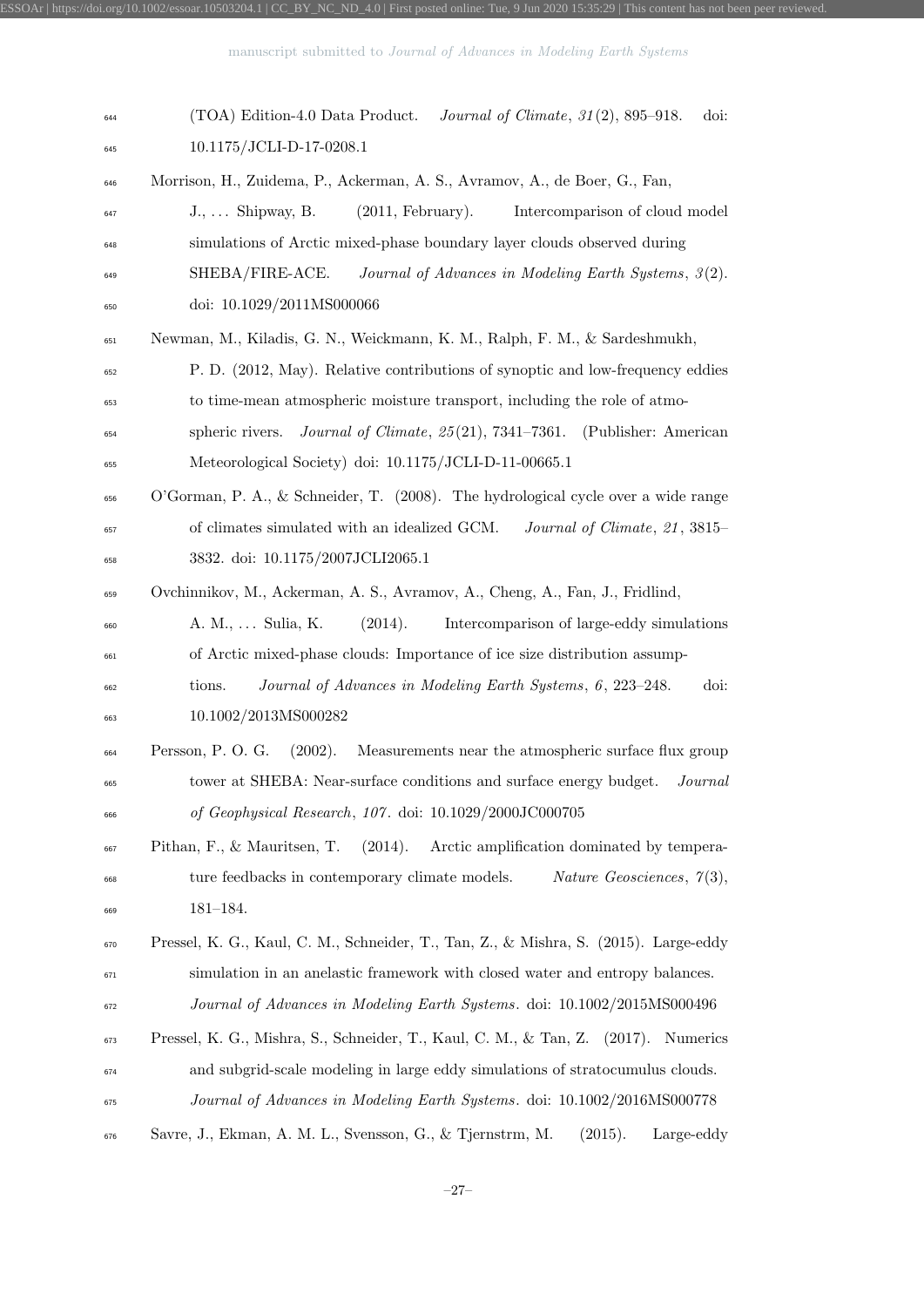| 677 | simulations of an Arctic mixed-phase stratiform cloud observed during IS-                   |
|-----|---------------------------------------------------------------------------------------------|
| 678 | DAC: sensitivity to moisture aloft, surface fluxes and large-scale forcing.                 |
| 679 | Quarterly Journal of the Royal Meteorological Society, 141, 1177-1190.<br>doi:              |
| 680 | $10.1002$ /qj.2425                                                                          |
| 681 | Schneider, T., Kaul, C. M., & Pressel, K. G.<br>(2019).<br>Possible climate transitions     |
| 682 | from breakup of stratocumulus decks under greenhouse warming.<br><i>Nature</i>              |
| 683 | $Geosci., 12, 163-167.$                                                                     |
| 684 | Schneider, T., Teixeira, J., Bretherton, C. S., Brient, F., Pressel, K. G., Schar, C.,      |
| 685 | & Siebesma, A. P. $(2017)$ . Climate goals and computing the future of clouds.              |
| 686 | Nature Clim. Change, 7, 3-5.                                                                |
| 687 | Screen, J. A., Deser, C., & Simmonds, I. (2012). Local and remote controls on ob-           |
| 688 | served Arctic warming. Geophysical Research Letters, 39. (L10709)<br>$\dot{\text{doi:}} 10$ |
| 689 | $.1029/2012$ GL051598                                                                       |
| 690 | Sekhon, R. S., & Srivastava, R. C.<br>(1970).<br>Snow Size Spectra and Radar Reflec-        |
| 691 | Journal of the Atmospheric Sciences, 27, 299-307. doi: 10.1175/1520<br>tivity.              |
| 692 | $-0469(1970)027(0299:SSSARR)2.0.CO;2$                                                       |
| 693 | (1976). A Model for the Thermodynamic Growth of Sea Ice in Nu-<br>Semtner, A. J.            |
| 694 | Journal of Physical Oceanography, 6, 379-<br>merical Investigations of Climate.             |
| 695 | 389. doi: 10.1175/1520-0485(1976)006(0379:AMFTTG)2.0.CO;2                                   |
| 696 | Serreze, M. C., Barrett, A. P., Slater, A. G., Steele, M., Zhang, J., & Trenberth,          |
| 697 | (2007, June). The large-scale energy budget of the Arctic.<br>K. E.<br><i>Journal</i> of    |
| 698 | Geophysical Research, 112(D11). doi: 10.1029/2006JD008230                                   |
| 699 | Serreze, M. C., Barrett, A. P., Stroeve, J. C., Kindig, D. N., & Holland, M. M.             |
| 700 | $(2009)$ . The emergence of surface-based Arctic amplification. The Cryosphere,             |
| 701 | $3, 11-19.$ doi: $10.5194$ /tc-3-11-2009                                                    |
| 702 | Shen, Z., Pressel, K. G., Tan, Z., & Schneider, T.<br>(2020).<br>Statistically steady state |
| 703 | large-eddy simulations forced by an idealized GCM: 1. Forcing framework and                 |
| 704 | simulation characteristics.<br>Journal of Advances in Modeling Earth Systems,               |
| 705 | $12.$ doi: $10.1029/2019\rm{MS}001814$                                                      |
| 706 | Shupe, M. D., & Intrieri, J. M. $(2004)$ . Cloud radiative forcing of the Arctic surface:   |
| 707 | The influence of cloud properties, surface albedo, and solar zenith angle.<br>$Jour-$       |
| 708 | nal of Climate, 17, 616–628. doi: $10.1175/1520-0442(2004)017(0616:CRFOTA)$                 |
| 709 | 2.0.CO;2                                                                                    |